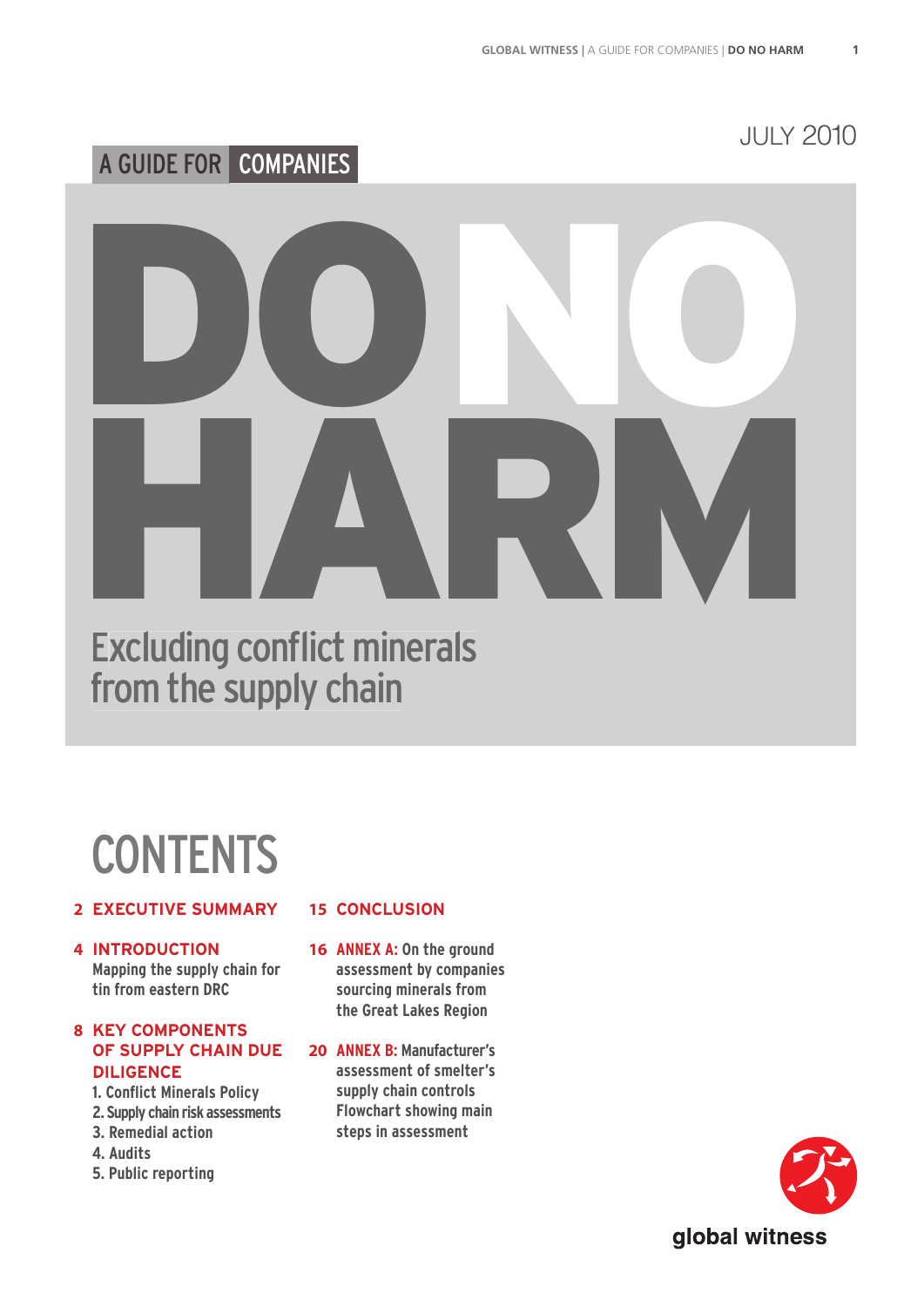## EXECUTIVE SUMMARY

# International companies' demand for minerals and metals is fuelling one of the world's most vicious and intractable conflicts.

Global Witness, the UN Group of Experts and others have published numerous detailed reports highlighting how rebels and government soldiers have hijacked the trade in mineral ores from eastern Democratic Republic of Congo (DRC), while subjecting the civilian population to massacres, rape, extortion, forced labour and forced recruitment of child soldiers.

The warring parties finance themselves via control of most of the mines in the region that produce tin, tantalum and tungsten ores and gold. They also generate substantial sums through illegal 'taxation' – i.e. extortion – of the minerals trade along transportation routes.

Congo's 'conflict minerals' are laundered into the global supply chain by exporters in the east of the country before being transformed into refined metals by large international smelting firms.<sup>1</sup> The metals are then used in a wide range of products, including consumer electronic goods such as mobile phones and computers. Some of the world's most famous brands are now coming under scrutiny to address their role in this devastating trade.

Nobody forces companies to purchase minerals or metals mined in war zones. It is their choice. Those that source minerals or metals originating from eastern DRC need to show the public that they have procedures in place to prevent direct or indirect involvement with serious human rights abuses and other crimes. This is what is called 'due diligence'.

Despite the mounting pressure on companies that use minerals and metals to carry out due diligence, few are actually doing this. Some companies claim that it is too complicated or too

diffi cult for them to do. *Due diligence is not rocket science, however.* It is a process that all reputable companies understand and employ on a regular basis to address risks ranging from corruption to environmental damage. Given the long-established link between minerals and human rights abuses in eastern DRC, it is something that international companies buying from the region should have implemented years ago.

At its core, the due diligence that companies using minerals or metals from the DRC need to undertake consists of:

■ **A** conflict minerals policy ■ **Supply chain risk assessments, including on the ground checks on suppliers** ■ **Remedial action to deal with any problems identified** ■ **Independent third party audits of their due diligence measures** ■ **Public reporting** 

By putting these measures in place, companies can help to create a mining sector in eastern DRC that brings real benefit to the people who live there. A due diligence-based approach to sourcing minerals is not about imposing blanket bans on trade; it is about ensuring that business does not perpetuate armed violence, serious human rights abuses and other crimes on the ground in conflict affected regions.

At the same time, a key message to companies that runs through this paper is that if they choose to use metals originating from eastern DRC they have a responsibility to demonstrate – by doing due diligence – that their activities are not causing harm. If they cannot do this, they must seek their supplies elsewhere.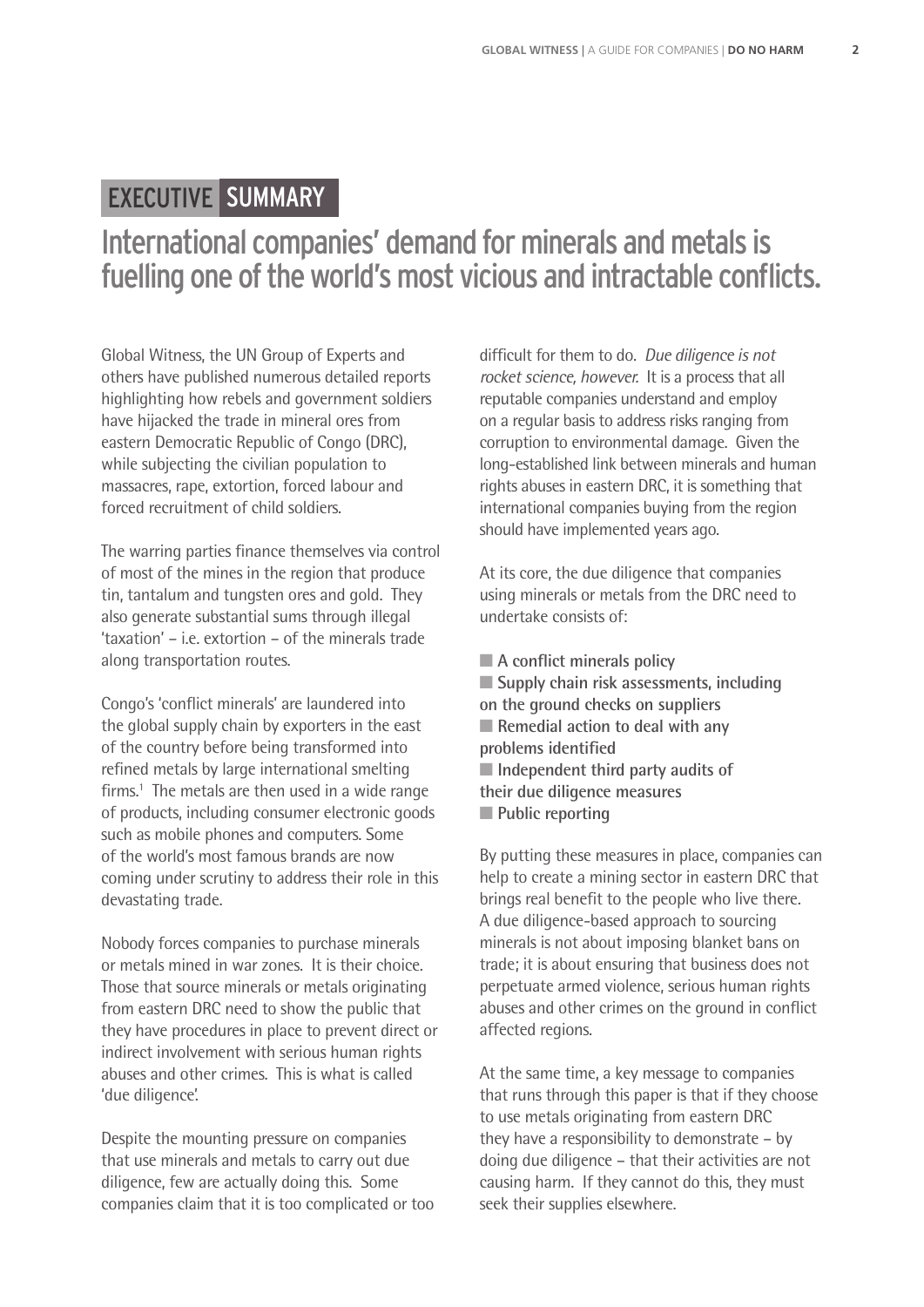

# INTRODUCING GLOBAL WITNESS



**Global Witness is a UK-based non-governmental organisation which investigates**  the role of natural resources in funding conflict and corruption around the world.

In Cambodia, in our first ever campaign, our investigations helped shut down the **illegal timber trade financing the Khmer Rouge. In Angola, we documented how the** rebel group UNITA underwrote its operations via diamond trading, in defiance of UN sanctions. We also campaigned against conflict diamonds in West Africa, and **helped to establish the Kimberley Process to remove such diamonds from global markets. We were co-nominated for the 2003 Nobel Peace Prize for this work.** 

**Global Witness successfully campaigned to break the link between the timber**  trade and conflict financing in Liberia and exposed the role of the international cocoa trade in fuelling conflict in Côte d'Ivoire. Our current work includes **promoting equitable sharing of oil revenues as a means of preventing renewed civil war in Sudan and developing solutions to the economic dimensions of the conflict in eastern DRC.** 

**Global Witness was one of the earliest proponents of the Extractive Industries Transparency Initiative (EITI), an international initiative to combat corruption in the oil, gas and mining sectors, and is a member of the EITI board.**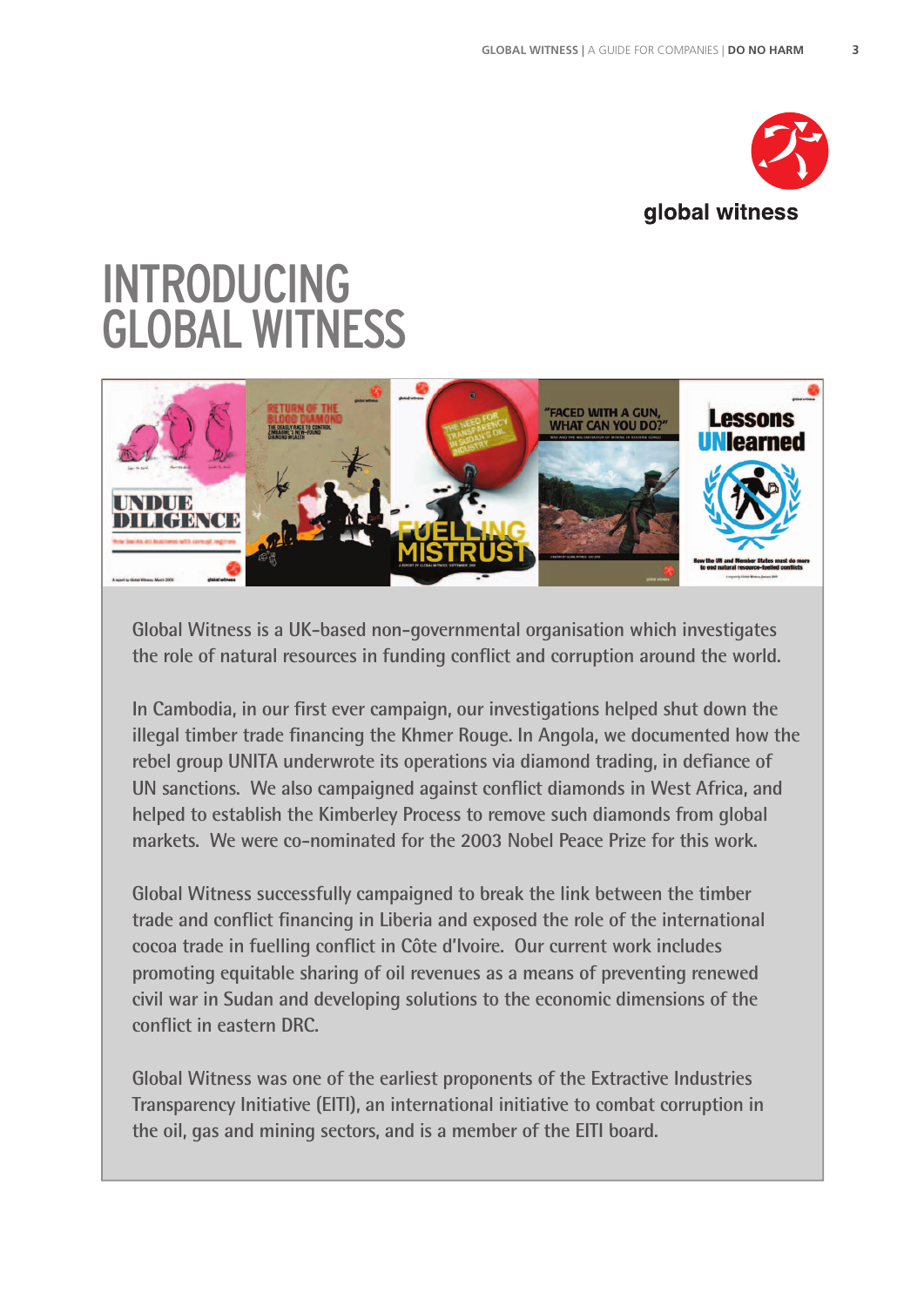## INTRODUCTION

# Carrying out supply chain due diligence is one way that companies can ensure that they are not causing harm.

It involves identifying problems, addressing them and showing, in a transparent manner, how they have done this. In the case of eastern DRC, the problem that companies need to identify and address is the link between their purchasing of metal ores and the financing of rebel and government armies that commit serious human rights abuses such as killing, rape, torture, recruitment of child soldiers and other crimes.

In eastern DRC, there are two main means by which abusive armed groups generate cash from the mineral trade. One is by controlling mines, which entails extortion or theft from the miners and in some cases soldiers mining themselves. The other is by illegally taxing (in other words,

extorting from) the trade at all points between mine and point of export.<sup>2</sup> Companies' due diligence needs to address both problems. Simply identifying or certifying the mine of origin will not be enough. Companies need to know and show that the conditions of trading were legal and legitimate at all times.

The steps involved in undertaking due diligence are fairly simple, but it is not a box-ticking exercise. Companies are responsible for ensuring that adequate due diligence is conducted and cannot use the weak performance of Congolese government agencies as an excuse for their own failings. Verification and traceability schemes managed by industry bodies may be an

#### **Eastern Congo's militarised minerals trade**

Much of the minerals trade in eastern Congo is controlled by units of the Congolese army, militias and the Forces démocratiques de libération du Rwanda (FDLR), a group led by individuals allegedly involved in the 1994 genocide in Rwanda.

Recent research by Global Witness shows that former rebels from the Congrès national pour la défense du peuple (CNDP) have established mafiastyle extortion rackets covering some of the most lucrative tin and tantalum mining areas. The ex-CNDP rebels, who

joined the Congolese national army in a chaotic integration process during 2009, have taken advantage of United Nationsbacked military offensives to displace the FDLR from profitable mine sites.

They have gained far greater control of mining areas than they ever enjoyed as insurgents and are making tens of thousands of dollars a month from illegal taxes imposed on civilian miners. This represents a serious threat to the region's stability, not least as the ex-CNDP commanders have a history of reverting to rebellion when peace no longer suits their interests.

This militarised control of the minerals trade, which has continued in one form or another for twelve years now, is not only financing armed groups and robbing the state of much needed revenues, it also condemns miners to atrocious conditions characterised by armed violence and extortion. Global Witness has found evidence of miners being beaten for not handing over their winnings to the military and of systematic theft by soldiers of up to 30% of everything miners produce. The burden of illegal taxation is such that some miners fall into a cycle of debt in which they lose more than they earn.3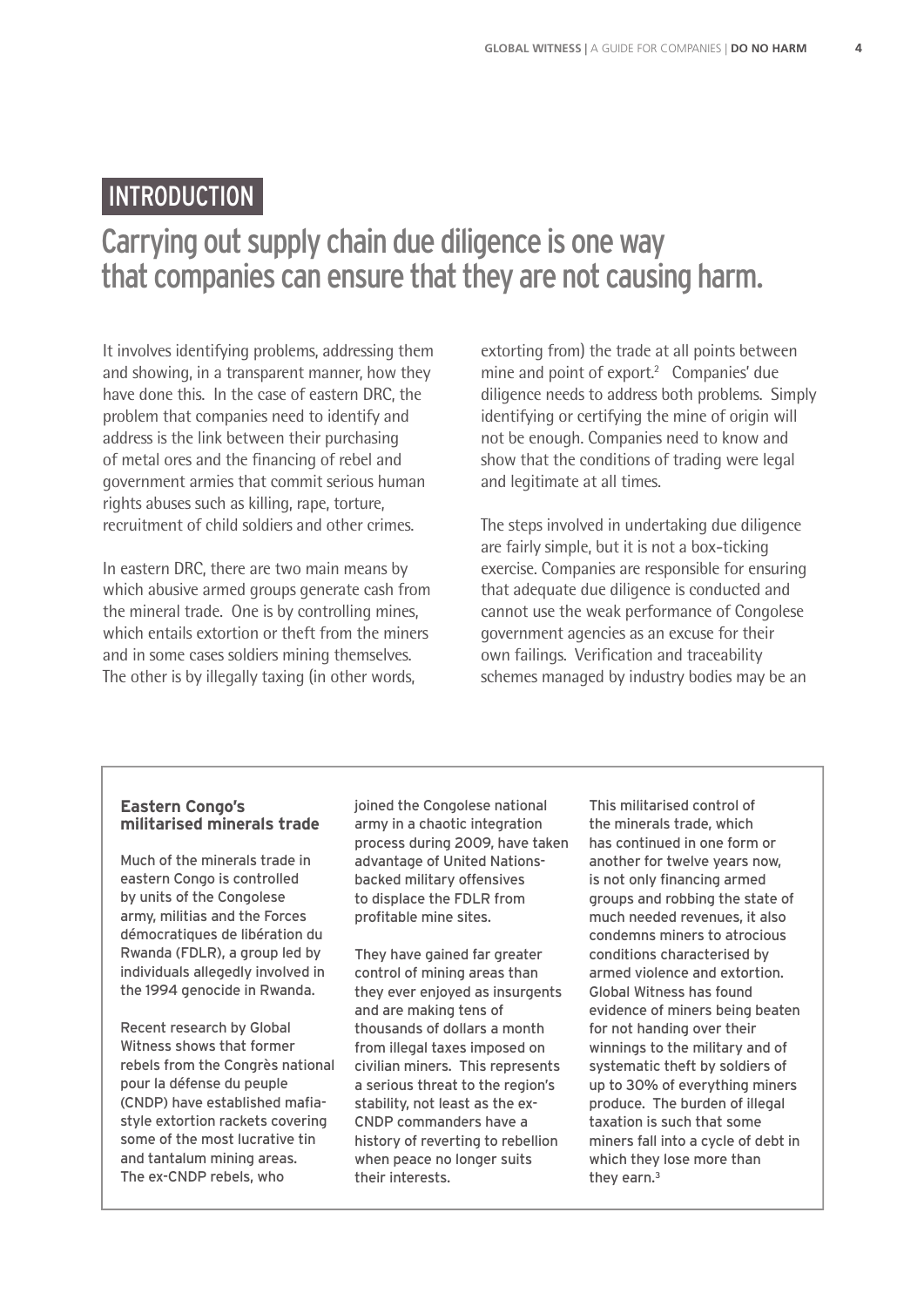important source of information for companies' due diligence, but do not absolve them of their responsibility to ensure that their own activities and purchasing decisions do no harm.

Companies should see the conduct of due diligence not only as a part of their responsibility, but also as an opportunity to help resolve the Great Lakes region's cycle of armed violence. Supply chain due diligence, properly conducted, has the potential to have a much quicker impact in tackling the conflict minerals trade than some of the other options currently being proposed, such as certification of minerals.

Certification schemes may ultimately provide strong and comprehensive regulation of the minerals trade across the region. But our

experience with the Kimberley Process for conflict diamonds and other certification schemes makes clear that the establishment of the necessary regulatory frameworks and institutional infrastructure takes years, even in the best case scenarios.

Creating a certification scheme will also involve high level government cooperation and institution-building, but these are not viable options in conflict zones when the state is contested and rule of law largely absent.

Given the urgency of the situation in eastern DRC, these are major drawbacks. By contrast, supply chain due diligence is something that companies can start doing right away. There is no need, and no excuse, for waiting.

#### **The growing international demand for due diligence**

In November 2009, the United Nations (UN) Security Council called on governments to make sure that businesses based in their jurisdictions 'exercise due diligence on their suppliers and on the origin of the minerals they purchase', to stop them financing armed groups in the DRC. 4

This ties in with two key messages of the UN framework for business and human rights being developed by the UN

Secretary-General's Special Representative John Ruggie: that it is the responsibility of companies to conduct business in a manner that does not harm the rights of others; and that due diligence is the principal means of fulfilling this responsibility. Professor Ruggie argues that due diligence is about companies 'knowing and showing' that they are respecting human rights.5

Failure by companies to carry out supply chain due diligence can damage their reputations and make them legally liable.<sup>6</sup> In 2008, the UK government

upheld a complaint lodged by Global Witness against Afrimex, a British mineral trading company active in eastern DRC, under the framework of the Organisation for Economic Co-operation and Development (OECD) Guidelines for Multinational Enterprises. The UK government's investigation found 'that rebel soldiers extracted money from (Afrimex's) supply chain, helping them fund their campaign... through its lack of diligence, the firm failed to contribute towards ending the use of child labour and forced labour'.7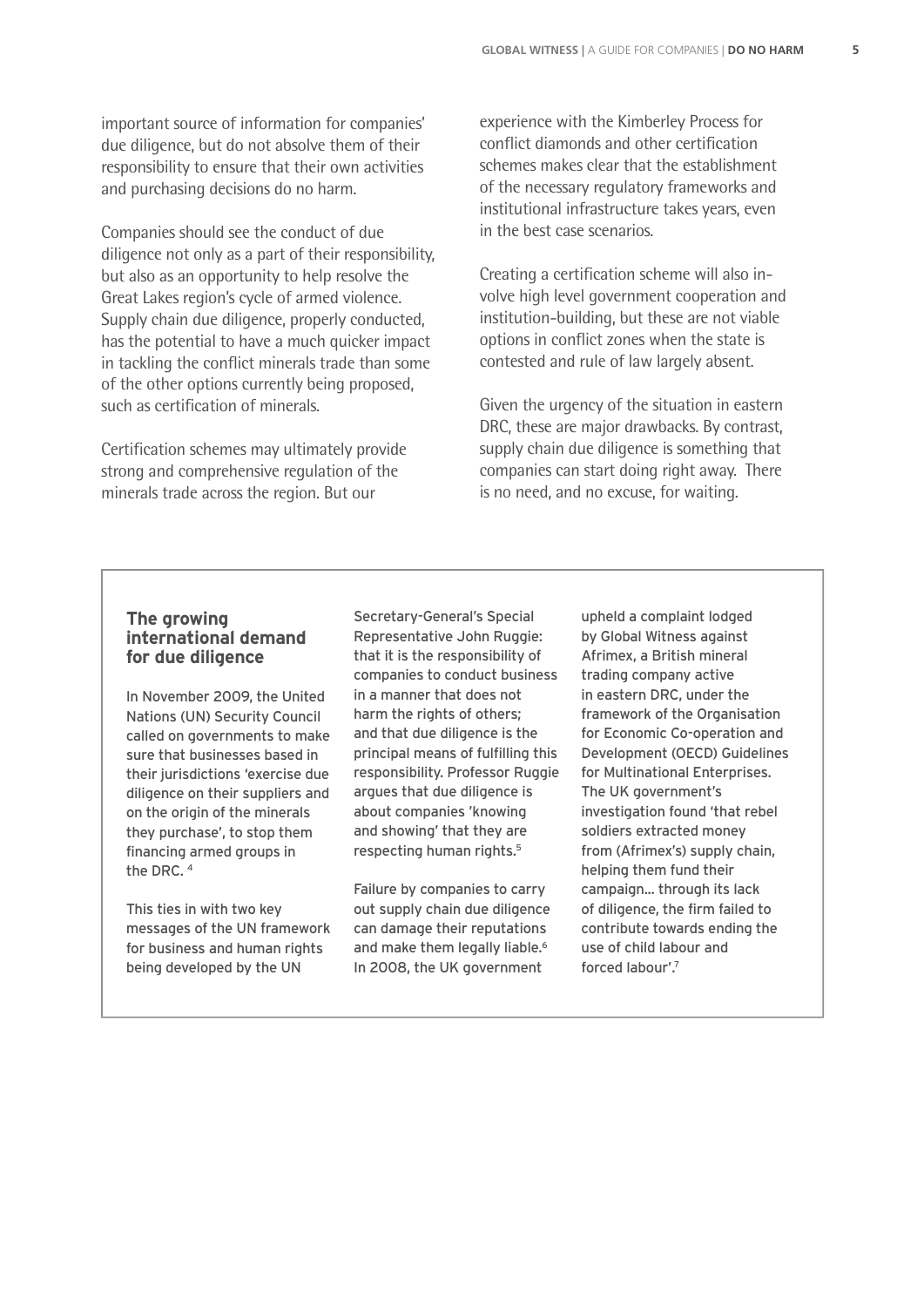# Mapping the supply chain for tin from eastern DRC

This diagram illustrates the conflict minerals trade from mines to manufacturer. **Cassiterite – the ore from which tin is made – is the main mineral export from eastern DRC, both in terms of volume and value. The trade in cassiterite generates millions of dollars a year for the warring parties. Internationally, tin is used in everything from mobile phones to packaging materials. Over half of all tin is used in solder, which goes into electronic circuit boards.**

| <b>MINE SITE</b><br>Cassiterite is extracted by artisanal miners<br>and sold to intermediaries (managers, négociants<br>or representatives of comptoirs) at or near the<br>mine site.                                                                                                      | Armed groups and army units steal and extort cash or cassiterite from<br>miners at the mine site on a systematic basis.<br>Miners are often forced to work at gunpoint in incredibly dangerous<br>and difficult conditions. They are beaten if they fail to hand over the<br>quantities of cash or mineral ore demanded.<br>■ Top military commanders loot cassiterite from the mines in a highly<br>organised manner. Commanders may seize control of specific mine shafts,<br>sometimes even naming them after themselves.                                                                               |
|--------------------------------------------------------------------------------------------------------------------------------------------------------------------------------------------------------------------------------------------------------------------------------------------|------------------------------------------------------------------------------------------------------------------------------------------------------------------------------------------------------------------------------------------------------------------------------------------------------------------------------------------------------------------------------------------------------------------------------------------------------------------------------------------------------------------------------------------------------------------------------------------------------------|
| <b>TRANSPORTATION</b><br>The ore is transported by foot, truck, and<br>aeroplane to the capitals of North and South<br>Kivu Provinces: Goma and Bukavu.                                                                                                                                    | Rebels and army units extort money from traders and intermediaries<br>at all stages of transportation between mine and point of export.<br>These illegal 'taxes' are typically extracted at checkpoints set<br>up along footpaths, main roads and airports.<br>For some groups, notably the Congrès national pour la défense<br>du peuple (CNDP) former rebels, illegal taxation is increasingly<br>important to their illicit revenue generation.                                                                                                                                                         |
| <b>EXPORT</b><br>Cassiterite is sold by intermediaries to<br>government-licensed comptoirs or export<br>houses based in Goma and Bukavu. Comptoirs<br>have contracts to sell the minerals to foreign<br>companies.                                                                         | ■ Cassiterite that has come from militarised mines, or whose<br>transportation has been facilitated by pay-offs to soldiers or rebels, is<br>laundered into the legal supply chain by comptoirs.<br>Comptoirs claim publicly that because they are licenced and pay<br>taxes, therefore all the cassiterite they export must be conflict-free.<br>In reality, their purchases are bankrolling abuses and instability<br>in the region.                                                                                                                                                                     |
| <b>TRANSIT COUNTRIES</b><br>A proportion of the cassiterite is traded, and<br>sometimes partially transformed, in neighbouring<br>countries such as Rwanda.                                                                                                                                | Traders in transit countries, notably Rwanda, are importing<br>consignments of cassiterite from militarised areas of eastern DRC<br>and are not carrying out checks on the conditions of trade.<br>Governments of these neighbouring countries have not<br>acknowledged the issue and have not implemented successive<br>UN Security Council resolutions calling on them to ensure<br>companies do proper due diligence.                                                                                                                                                                                   |
| <b>SMELTERS</b><br>Cassiterite is sold by comptoirs or intermediate<br>traders to international smelters. The main smelters<br>of cassiterite from eastern DRC in recent years have<br>been the world's 3rd and 5th biggest tin producers:<br>Malaysia Smelting Corporation and Thaisarco. | Some major cassiterite trading and processing companies have<br>been named (in some cases repeatedly) by the UN Group of Experts as<br>purchasing minerals from mines held by armed groups and the military.<br>Trading and processing firms are not carrying out rigorous due diligence<br>on their supply chains. Some have initiated a traceability programme via<br>the International Tin Research Institute (ITRI). However, this programme<br>takes no account of either conflict financing via illegal taxation, or abuses<br>by the national army, and does not constitute credible due diligence. |
| <b>MANUFACTURERS</b><br>Refined tin is used to make components by<br>manufacturers. Refined tin may pass through the<br>hands of two or more component manufacturers<br>before being incorporated into an end product.                                                                     | ■ Component manufacturer and end users using tin, including major<br>manufacturers of electronic goods like Apple, Dell, HP, Intel and Nokia do<br>not have due diligence measures in place to exclude conflict minerals from<br>their supply chains.<br>Some of these firms have chosen to back the ITRI scheme, despite being<br>warned repeatedly that it is not credible. There are also efforts underway<br>by some electronics companies, notably Intel, to devise an industry-led<br>'smelter validation' scheme; however these are still at the planning stage.<br>------------------------------- |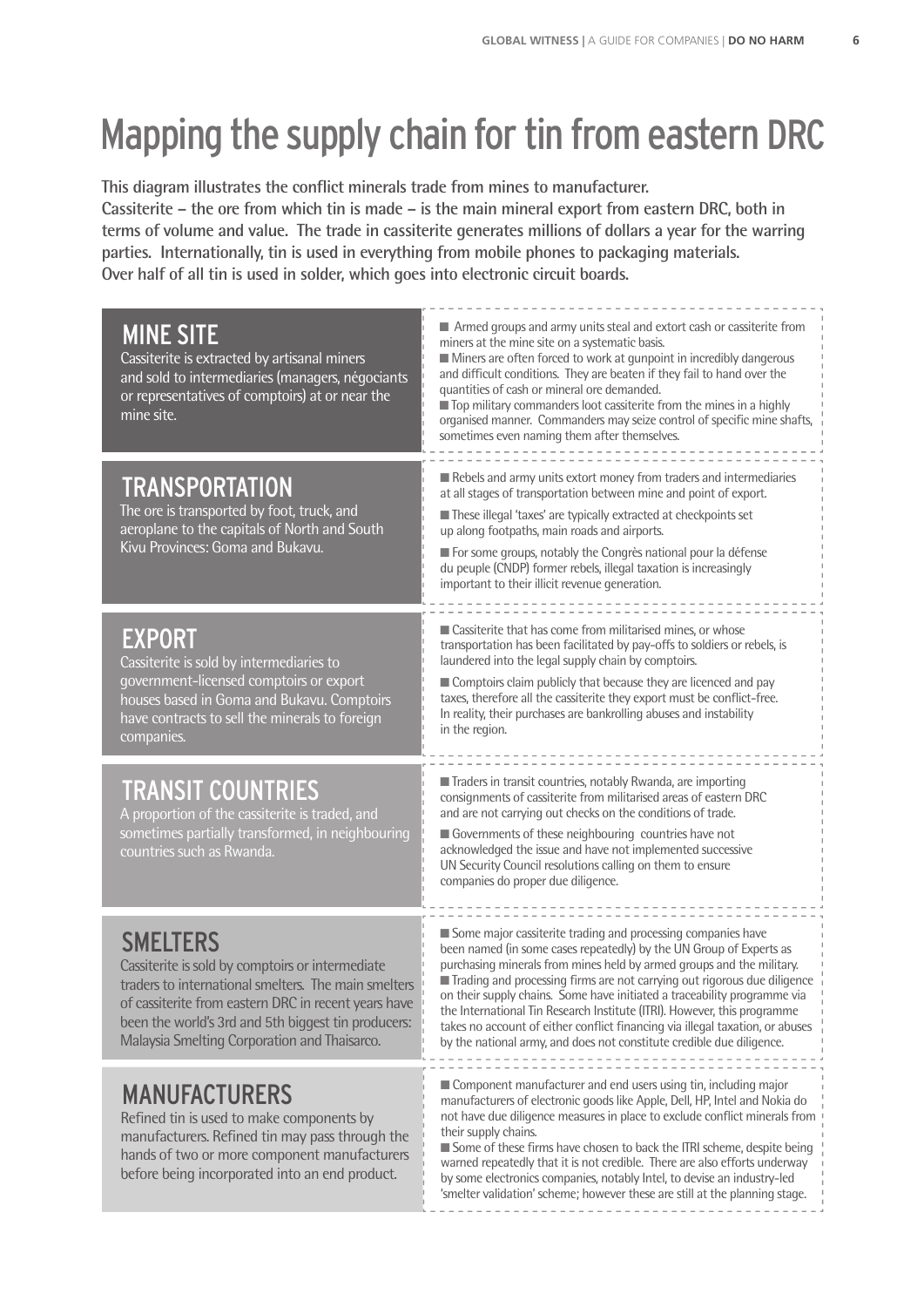#### **Which companies should be carrying out due diligence on their supply chains?**

Companies that use mineral concentrate or refined metals may or may not be aware that their supply chains contain minerals from eastern DRC. The following checks should raise 'red flags' which tell companies that they need to do comprehensive due diligence for the presence of conflict minerals in their supply chain:

■ **The minerals used by the company originate from or have been transported via a country in the Great Lakes region. These are the Democratic Republic of Congo, the nations which border it – Angola, Burundi, the Central African Republic, Republic of the Congo, Rwanda, Sudan, Uganda, Tanzania and Zambia**   $-$  and Kenya.<sup>8</sup> The point here is that the conflict **in eastern DRC has a trans-boundary nature. Moreover, all conflict minerals from Congo pass through neighbouring countries before leaving Africa and it is well established**  that mis-declaration of conflict minerals as **originating from other Great Lakes region countries is occurring on a large scale.9**

■ **The stated origins of the minerals in question are countries that have limited or no capacity to produce them, raising the possibility that the materials are in fact of Congolese origin.**

 $\mathbf{r}$ 

■ **The company or its suppliers have relationships or a history that links them to the Great Lakes region, for example if the company or one of its suppliers is known to have sourced minerals from the region in the past.** 

■ **The minerals supplied to the company are** recycled or part-refined. (Part-processing of **illicitly-sourced raw materials is a tried and tested means of evading supply chain controls internationally.)10**

The point of identifying red flags is not to exclude countries or regions from trade but to focus a company's due diligence investigations. If a company's supply chain raises any of these red flags or any other grounds for suspecting that some of its materials may originate from eastern

DRC, it should be carrying out the due diligence measures outlined here. Ignorance is not an excuse.

#### **Do all these companies undertake the same due diligence measures?**

All companies in the minerals and metals supply chain should be basing their due diligence around the same five components:

■ **A** conflict minerals policy ■ **Supply chain risk assessments** ■ **Remedial action to deal with any problems identified** ■ **Independent third party audits of their due diligence measures** ■ **Public reporting** 

With regards to the information-gathering component – the supply chain risk assessment – there is a distinction to be drawn between the measures taken by 'upstream' companies that trade or smelt raw mineral concentrate and 'downstream' manufacturers that use the refined metals. Supply chain risk assessments by upstream firms should be based primarily around on the ground assessments. They should also include compilation and analysis of chain of custody data. Downstream manufacturers, by contrast, should focus their supply chain risk assessments on verifying that the smelters that produce the refined metal that they use have proper controls in place.

Why the difference in the responsibilities of upstream parties using raw mineral concentrate and downstream companies using refined metal? This distinction recognises that it is at the point of transformation – where minerals are smelted into metals – that the most comprehensive mixing of materials from different regions takes place. It is always going to be simpler to establish the provenance of raw mineral concentrate than refined metal. The traders, smelters and others that handle the raw minerals are – in supply chain and often geographic terms – closer to the original source. For them, the process of identifying the mine the materials came from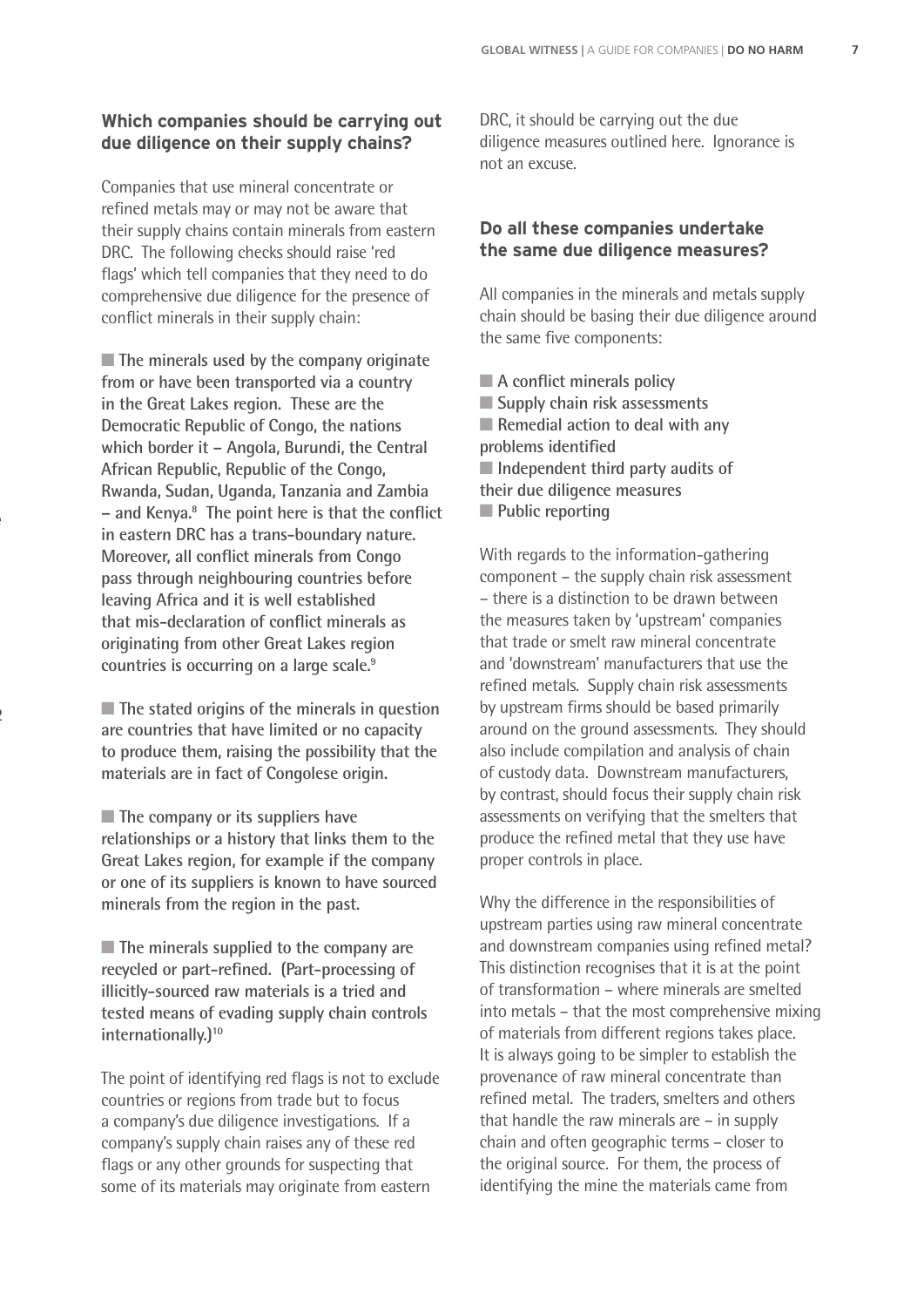and assessing the conditions of trade is fairly straightforward.

For their part, all manufacturers that use refined metal can very easily find out which smelters their metals come from. 11 Moreover, when it comes to producing metals like tin and tantalum, for example, the number of major smelters around the world is surprisingly small. The smelters are a key bottleneck in the global supply chain and a logical focus for manufacturers' efforts to exclude conflict minerals.

Some manufacturers draw attention to the fact that they do not currently have direct contractual relationships with smelters; but this should not constitute a barrier to checking on the smelters' supply chain controls.

If eliminating the deadly trade in conflict minerals requires a change in the relationships between international companies and a shakeup in assumptions about their responsibilities to the people of eastern DRC and their obligations to each other, then this would seem an extremely modest price to have to pay.

# Key components of supply chain due diligence

#### **1. Conflict minerals policy**

The company should publish a clear policy setting out its commitment to respect human rights in all its activities. It should undertake to abide by domestic and international law and UN sanctions and should set out how it will assess its own operations and those of its suppliers all the way up the supply chain against these standards.

The policy should state explicitly that it will not engage in any purchases that generate revenue for armed groups or army units that perpetuate serious human rights abuses or other crimes. In other words it will not trade in conflict minerals.

The company should also commit to showing, via credible evidence, the exact origin of its supplies (mine site), the conditions in which they were produced and the identity of those involved in extracting, trading, transporting and taxing them.

The company will need to assign responsibility to a director or other senior member of staff for making sure that the company lives up to its policy. Whoever it is will need to have access to the company's board. This is in line with broader principles of good corporate governance that require that the board be made aware of information vital to the companies interests.12

Having developed its policy, the company will need not only to publish it, but also to make its expectations clear to its own suppliers. 'Suppliers' here means not only the person or entity from whom the company purchased the minerals directly, but also others further up the supply chain who are involved in the sequence of transactions that transmits the minerals from the mine site to the company.

The company should communicate the policy to all suppliers and encourage them to adopt policies on conflict minerals that are in line with its own. The company should build specific provisions into its contracts requiring its suppliers to meet the standards set out in the company's conflict minerals policy and cooperate with its due diligence measures. One way of doing this would be via a standard suppliers' declaration which would be attached to contracts.

#### **2. Supply chain risk assessments**

Regular supply chain risk assessments are the central element of the company's due diligence.

For upstream companies that handle mineral concentrate these supply chain risk assessments should involve on the ground assessments to verify the origin of the minerals and the conditions of trade.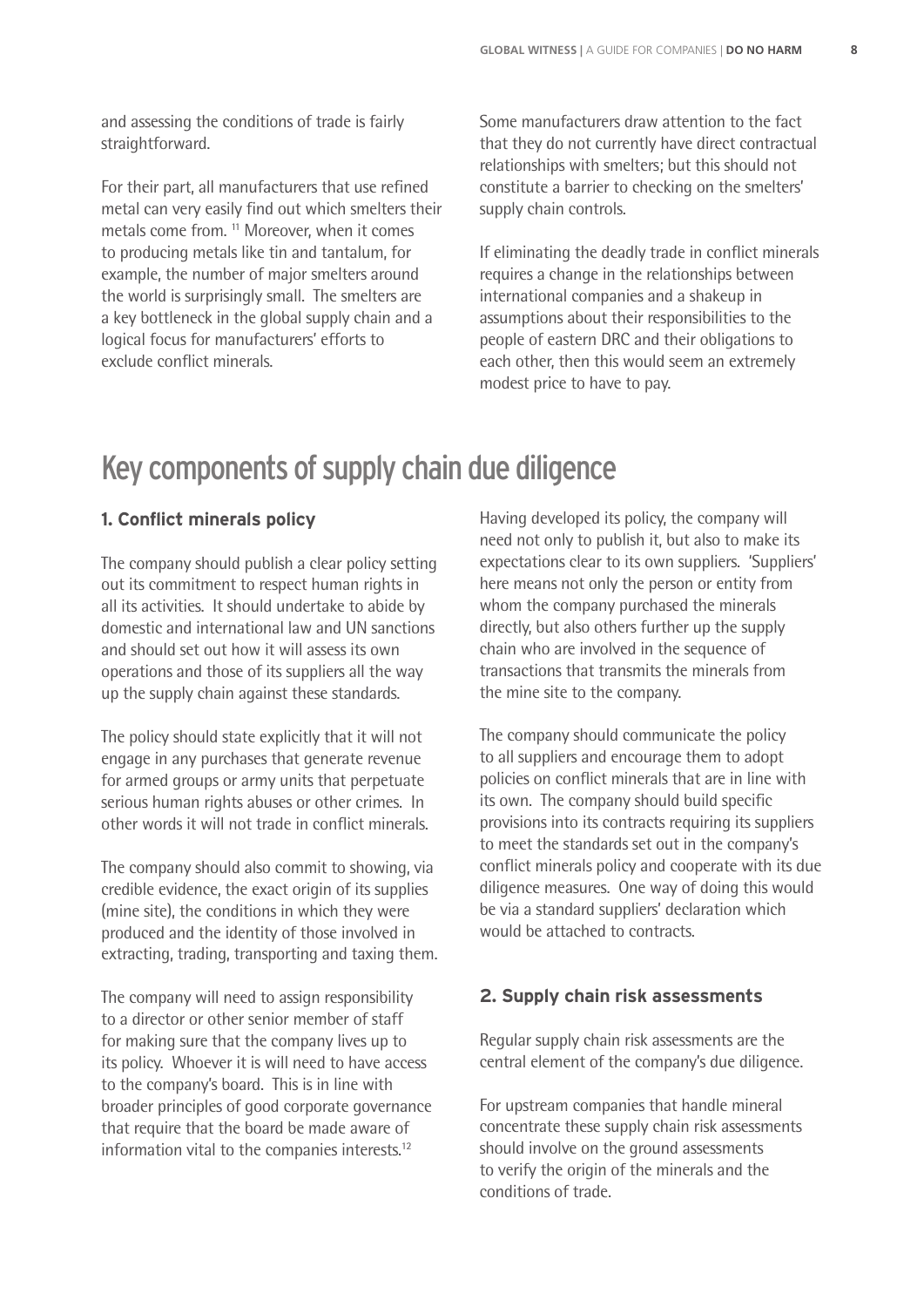For downstream manufacturing companies, the supply chain risk assessments should focus more on verification of the due diligence systems of the smelter supplying the refined metal, than on field investigations into the conditions of trade in eastern DRC.

This section provides an overview of how these assessments should be carried out. More detailed guidance on how to carry them out is provided in Annex A (On the ground assessment by companies sourcing minerals from the Great Lakes region) on page 16 and Annex B (Manufacturer's assessment of smelter's supply chain controls) on page 20.

**i) Supply Chain risk assessments by companies using mineral concentrate**

Supply chain risk assessments by upstream companies should have two main components which are outlined here in order of priority:

- On the ground assessments
- Review of chain of custody data

These two components fit together. The on the ground assessments provide a comprehensive and in-depth profiling of the conditions of trade. They are the only way that a company can accurately assess the risk of its activities fuelling conflict and human rights abuses. The chain of custody data supplements this, through documentation on individual consignments of mineral ore purchased by the company.

#### **On the ground assessments**

Companies should undertake on the ground assessments, involving individuals with specialist knowledge of the region and the trade, as the main information-gathering element of their due diligence. These assessments should be quarterly, but should be brought forward in cases in which problems are detected through the chain of custody documentation or other sources. The company should not notify its suppliers in advance when these assessments are taking place. The main steps involved in the on the ground assessment, all of which are elaborated in Annex A, are:

■ Establishing the scope

- Appointing the right people to carry out the work, with the right terms of reference
- Carrying out preparatory research
- Field research

■ Writing up findings and recommending actions by the company

The relationships between the company and conflict and human rights abuses – if they exist – are likely to concern armed groups benefiting financially from its activities, particularly through control of the actual mines from which the company sources its goods or illegal taxes levied on the minerals as they move from mine to point of export. Ascertaining whether there is a risk of these kinds of relationships occurring should be the main focus.

Sending people to eastern DRC to gather information is an idea that many companies using minerals and metals baulk at. Some appear to believe that due diligence begins and ends with compilation of a limited amount of chain of custody documentation; despite the fact that active data collection is integral to the due diligence carried out by reputable businesses in other sectors. Others cite the difficulties of research in eastern DRC. However, work by the UN Group of Experts, NGOs, journalists and others has repeatedly demonstrated that it is possible to research the conditions of trade in the region.

Ensuring the security of the company's staff or consultants is a very serious consideration that can reinforce, rather than obstruct, an on the ground assessment. Where a company finds that the area it is sourcing from is so dangerous that no one can go there to gather data on the supply chain, it has probably obtained all the information it needs: if conditions are that bad, there is a good chance that its own purchasing practices will be contributing to the cycle of plunder and violence and it should seek its supplies elsewhere.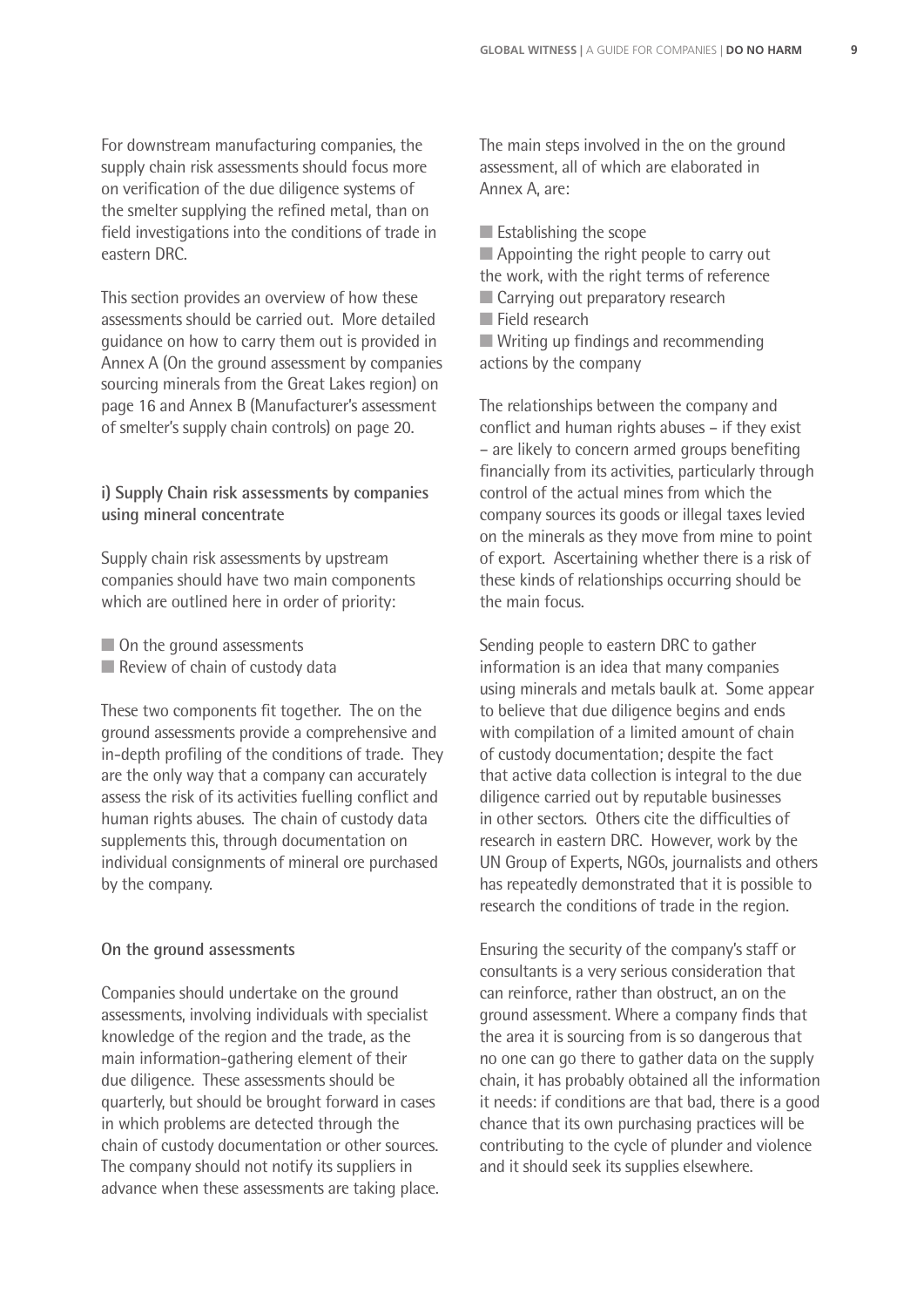Once in the region, the assessment team's activities will consist primarily of site visits, interviewing people and reviewing documentation. The visits should be to the operational sites where the company or its suppliers are active. That means, for example, mines of origin, trading locations (such as markets), transportation routes and points of export, as well as nearby settlements.

The range of people whom the assessment team should interview is broad and should include individuals working in the mineral trade, officials and civil society organisations.

The review of documentation should focus primarily on cross-checking data gathered through the company's own chain of custody management system with documents available in eastern DRC and the region.

Having undertaken these information-gathering activities, the assessment team should write up its findings and make recommendations. This should centre on the question of whether there is any risk of a relationship between the company's supply chain and human rights abuses and other crimes. It should also provide recommendations on actions that the company should take. It should be submitted to the company's senior management and – as explained in the section on public reporting on page 13 – its findings should be made public.

#### **Review of chain of custody data**

Reviewing chain of custody data is an important component to the due diligence companies carry out on their supply chains. It does not on its own constitute due diligence, however. Firstly, chain of custody data does not provide any information about illegal taxation or the conditions of trade more generally. For example, the fact that a traceability scheme might identify the mine from which particular consignments originate does not tell the company whether or not the transportation of these same materials has generated illicit payments to soldiers or rebels. In other words, knowing the mine of origin,

important though it is, is not the same as knowing whether purchasing the minerals produced there is fuelling conflict and human rights abuses.

In addition, conditions in conflict-affected areas, where the rule of law is weak, are not conducive to the seamless implementation of a control system based on documentation alone. There is a very high risk of the chain of custody tracking system becoming corrupted and generating misleading data.

What chain of custody information can do, if it is comprehensive and subject to rigorous review, is provide an important complement to the company's on the ground assessments. To this end, the company should obtain precise documentary information on each consignment of minerals it buys that shows how it has made its way along the supply chain.<sup>13</sup> This documentary information will need to show the following:

■ The minerals' exact origin (mine site), the date of extraction and the identity of the individual or organisation that did the mining.

■ The locations at which the minerals were subsequently traded, the dates on which the trade occurred and the identity of those involved in these transactions.

■ The means and routes by which the minerals were transported from mine of origin to the company, the dates on which the different stages of the transportation occurred and the identities of the person or organisation doing the transporting. (This should include export and import documentation.)

■ The locations at which the minerals were taxed, the dates in question and the identity of the organisation or individual to whom the taxes were paid.

■ A description of the minerals (type, weight, purity) and information pertaining to any transformation, even partial, of the minerals at the different points along the supply chain.

Some of this information may be contained in documents produced by Congolese government agencies. Forms issued by provincial Ministry of Mines bodies SAESSCAM, Division des Mines and CEEC provide partial information on the mine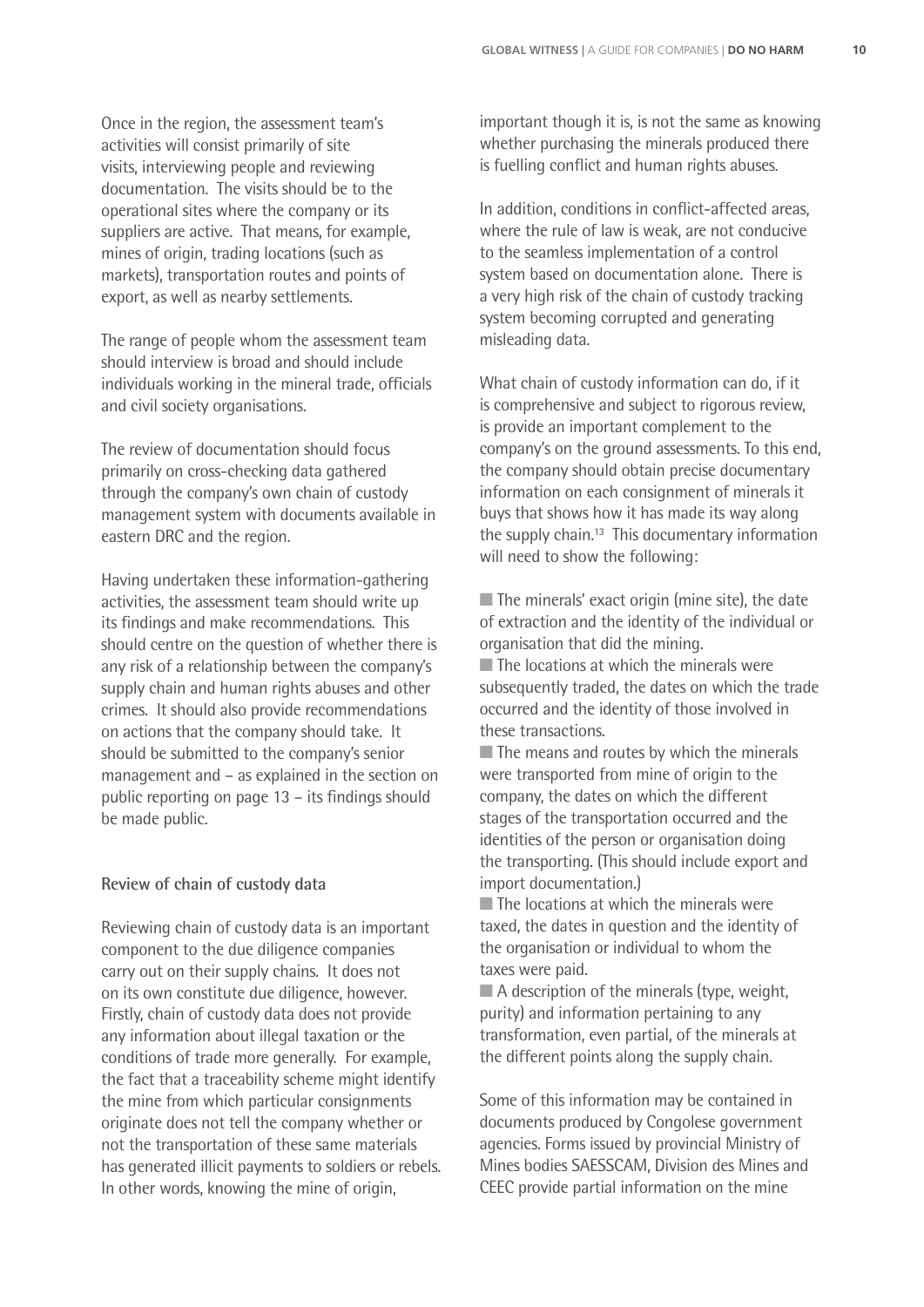to export supply chain. Documents issued by customs and revenue agencies OCC and OFIDA at the point of export also contain useful data.14 Wherever possible, companies should incorporate government-issued documentation into their chain of custody system.

However, government agencies charged with regulating the minerals sector in eastern DRC are not always able to function effectively and reliably, not least given the militarisation of the trade and other impacts of the conflict. This should not come as a surprise. Companies that choose to source minerals from conflictaffected areas should be aware that there is a high probability that one of the early casualties of the violence will be the capacity of the state to function effectively. They should build this assumption into their supply chain due diligence from the start.

When sourcing from conflict-affected areas like eastern DRC, doing effective due diligence is the responsibility of the company and cannot be passed over to the state or another party.

Companies sourcing minerals from eastern DRC will therefore need to introduce their own system of chain of custody data collection to fill the gaps in the documentation issued by government agencies. This could ultimately take the form of 'bagging and tagging', bar-coding, or a chip-based tracking system. However, getting a high-tech traceability mechanism in place should not prevent companies from introducing a more basic paper trail system in the short term. Whichever form it takes, the system will need to be proofed against tampering, forgeries and false declarations.

Making the chain of custody control system work as an element of the due diligence framework hinges not just on the company's ability to get the data flowing, but also on its capacity to respond to it. The company should therefore assign responsibility for checking and analysing the chain of custody documentation on a continuous basis and ensuring that any problems detected are acted upon. The person(s) responsible for reviewing the chain of custody data should be asking of it such questions as:

■ Is the documentation complete?

■ Is there evidence of irregularities or tampering in the documentation itself or the way in which it has been completed?

■ What changes are there in the pattern of extraction, trade, transportation and taxation laid out in the chain of custody data? What accounts for these changes?

What to do when problems and irregularities are detected is the basis of the next element of the due diligence system – remedial action – which is addressed over the page.

#### **ii) Supply chain risk assessments by downstream manufacturers using refined metals**

Whereas for the upstream trader or smelter of minerals, the main information-gathering component of the due diligence is a supply chain risk assessment that involves sending an assessment team to the ground to check on the conditions of trade at source, for the manufacturer it is checking on the controls in place at the point of transformation from minerals to metal by smelters. They amount to the same thing: verifying, through a rigorous assessment, the claims made by suppliers. Each smelter should be assessed at least once a year.

Given that each smelter supplies a wide range of manufacturing firms with refined metal, manufacturers could consider pooling resources to carry out assessments of the smelters' supply chain controls. Each individual company would still need to take responsibility for ensuring that such joint assessments were carried out to a high standard, however.

As explained in more detail in Annex B, the assessment of smelters' supply chain controls consists of the following main steps:

- $\blacksquare$  Establishing the scope
- Appointing an assessment team
- Carrying out preparatory research
- Visiting the smelter and verifying its due diligence
- Writing up findings and making recommendations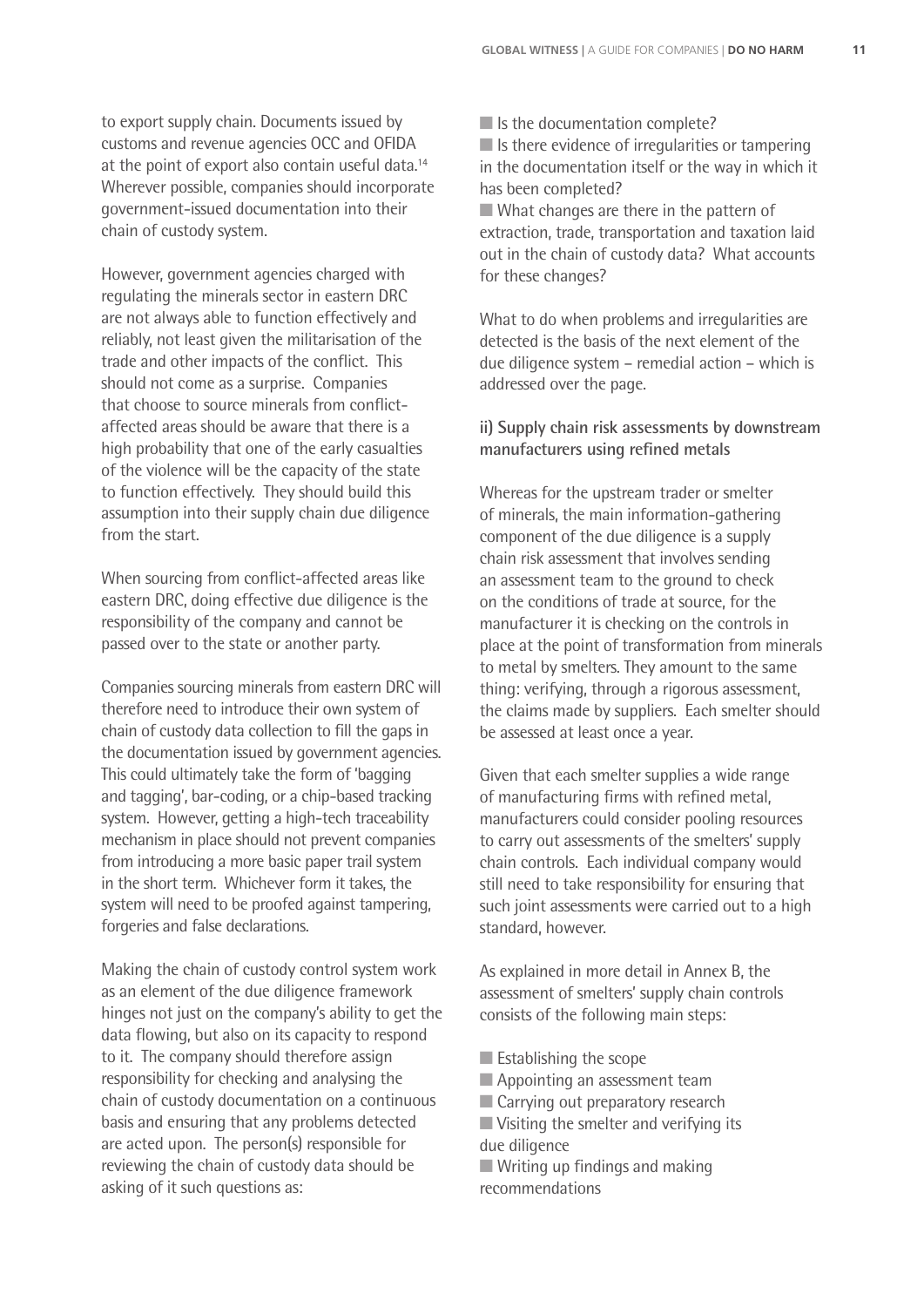When it comes to visiting the smelter and verifying its due diligence, the approach proposed here is based around two levels of assessment. The first, what we call a Level 1 evaluation, is aimed at ascertaining whether the smelters that supply the manufacturer are sourcing minerals from the Great Lakes region. If the smelters are definitely using such materials, or are likely to be, then a more detailed Level 2 evaluation will be required. The Level 2 evaluation aims to deduce whether the smelter's purchasing practices are fuelling human rights abuses and other crimes and to gauge the robustness of their due diligence.

The need for a Level 2 evaluation may only become clear through the Level 1 enquiries, so the initial scope of the assessment may need to be flexible.

The Level 1 evaluation involves carrying out interviews with company staff, reviewing documentation and inspecting the smelter's on-site minerals stockpiles. The assessment team should look out for red flag indicators that suggest that minerals from the Great Lakes region may have entered the company's supply chain. These are the same red flag indicators set out at the start of this paper concerning which companies should be carrying out due diligence.

If the assessment team encounters red flags or any other grounds for suspecting that some of the smelter's materials may originate from the Great Lakes region, they should automatically proceed with the Level 2 evaluation of the smelter.

A Level 2 assessment is a much more in-depth assessment of the smelter's supply chain controls. It aims to assess whether the smelter has excluded conflict minerals from its supply chain and undertaken due diligence to the standards set out in the first part of this paper that is addressed to traders and smelters. This will involve reviewing all documentation relevant to that due diligence (for a list see Annex B) and further interviews with staff.

If, at any point during the Level 2 assessment, the smelter is unable to show evidence of effective due diligence; for example if documentation

contains gaps, contradictions, or evidence of failure to act on problems identified, then the assessment team should conclude that there is a high probability of conflict minerals being present in its supply chain. The assessment is now complete, because under these circumstances the company will have no choice but to exclude the smelter from its supply chain. Further information-gathering is therefore redundant.

If on the other hand, the smelter's due diligence appears to be strong, the assessment team should complete their information-gathering with selected spot checks on at least two points in the smelter's supply chain, one of which should be the mines of origin.

After completing its information-gathering, the assessment team should write up its conclusions and make recommendations on actions the manufacturer should take. The manufacturer should use this, together with any other data it may have gathered, to assess the risk of its supply chain causing harm to people in eastern DRC.

#### **3. Remedial action**

While intensive information-gathering is crucial to robust due diligence, the company must keep in mind that collecting data is not an end in itself but a precursor to action. If the company finds at any time that, through the minerals it is using, it is associated with, or risks being associated with, serious human rights abuses and other crimes, its response should be immediate, decisive and unambiguous: it should put a stop to these transactions and end its relationship with the suppliers in question.

The need for companies to take a zero tolerance approach to conflict minerals in their supply chains should be self-evident: trading these materials helps perpetuate one of the world's worst wars. In other sectors and other parts of the world, companies are sometimes encouraged to prioritise engagement with wayward suppliers to help them meet accepted standards concerning labour, the environment and so on. But in the case of the DRC, the risks to people of purchasing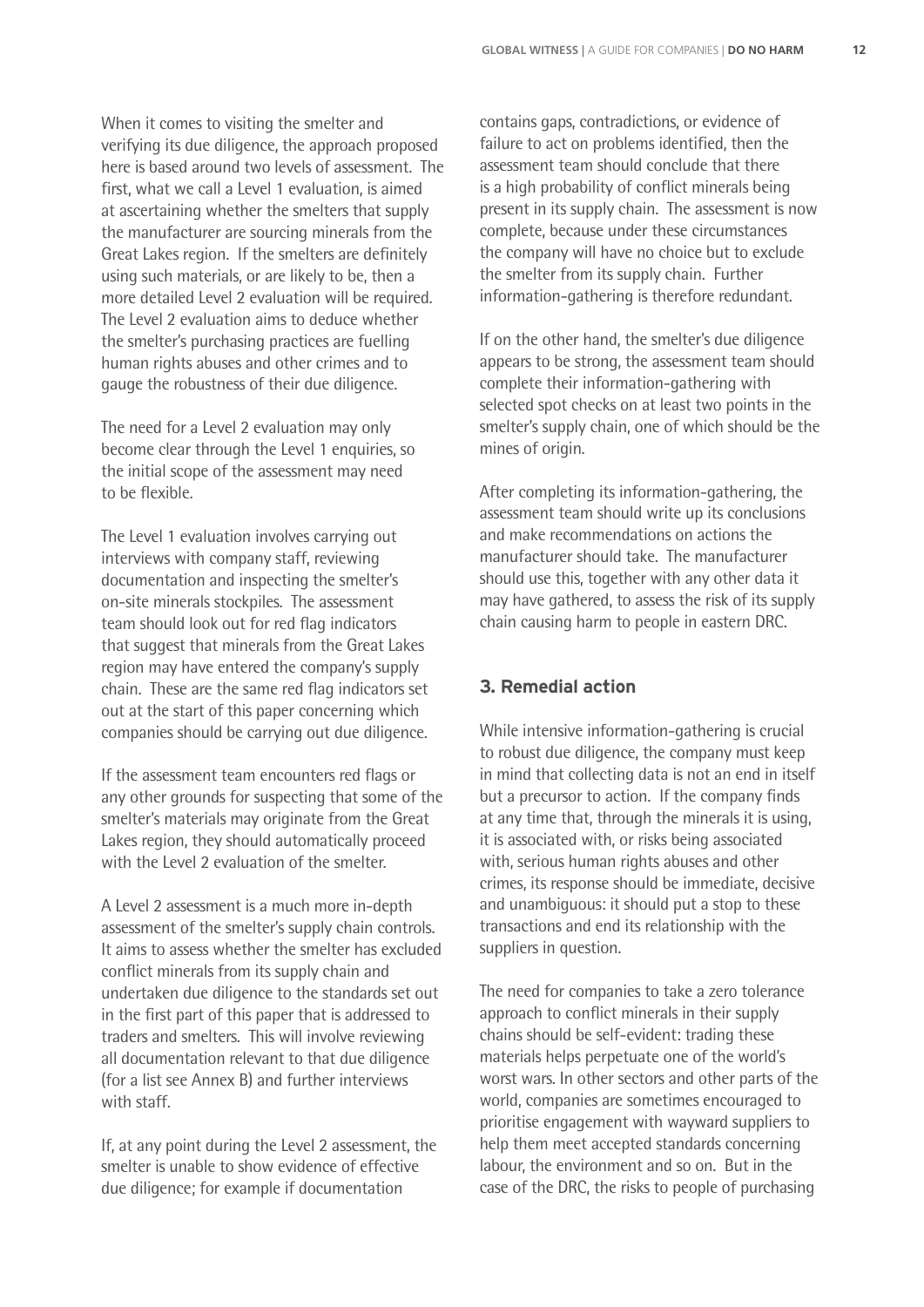from unscrupulous operators are too great and the company must take a much more cautious approach.

In cases in which a company finds that a supplier has very minor procedural weaknesses in its supply chain controls, but there is no evidence that these have resulted in conflict minerals being transacted, then there may be a case for the company helping the supplier improve its practices. The company should keep in mind, however, that it has to be able to demonstrate that its operations are in no way associated with human rights abuses and crime and that a lapse. even if unintentional, by its supplier, may cause it serious reputational damage.

#### **4. Audits**

For companies' supply chain due diligence procedures to have credibility, they will require third party audits. Like other aspects of supply chain due diligence, commissioning audits is something companies know how to do. Just as any well-run business commissions regular audits to reduce the risk (and the perception) of financial mismanagement, companies that source minerals and metals originating from the Great Lakes region should be subjecting themselves to audits to guard against the possibility that their due diligence activities are failing to detect ways in which the supply chain is contributing to serious human rights violations and other crimes.

The audit should review all elements of the company's due diligence. It should assess whether there is any evidence that the company is sourcing minerals in a way that finances rebel and government armies that commit serious human rights abuses such as killing, rape, torture, extortion, recruitment of child soldiers and other crimes. It should also reach a conclusion as to whether the due diligence measures that the company is taking are sufficient to prevent such problems occurring in the future.

Minimum criteria for an auditor should be:

*Independence:* The auditor should be entirely independent of the company and its suppliers, meaning that it should not be connected with them in any way, via financial relationships (such as share or equity holdings) or other business relations. In addition, the auditor should not have undertaken an audit of the company or any of its suppliers for a period of at least 24 months. This is to avoid the auditor developing a long-term business relationship with the company that gives it a vested interest in the company's commercial viability. (24 months is the disengagement period proposed by the Fair Labor Association's criteria for external monitoring.) 15

*Professional qualifications and capacity:* The auditor should meet the professional criteria of Chapter 7 of ISO 19011 on Competence and Evaluation of Auditors. They should also have specialist knowledge and skills necessary to carry out this specific type of audit effectively. That means capacity not only to review paperwork, but also to cross-check the data generated by the company's on the ground assessment: verifying that the assessment took place as described, recorded data accurately, and reached conclusions that can be supported. To do this, the auditors will need to visit a selection of operational sites, including mines of origin.

The findings of the audit should be reviewed by company senior management alongside the data generated by the company's own supply chain risk assessment. Like the company's internal controls, the external integrity check provided by the auditor must be seen as a basis for action; notably action to terminate supplier relationships that may be fuelling violence. The audits will need to be published, along with a range of other information on the company's due diligence, as explained in the next section on public reporting.

#### **5. Public reporting**

The trade in conflict minerals is a matter of high public interest. Businesses at all points in the international supply chains for the minerals and metals concerned are coming under increasing pressure to show that their activities are not causing harm.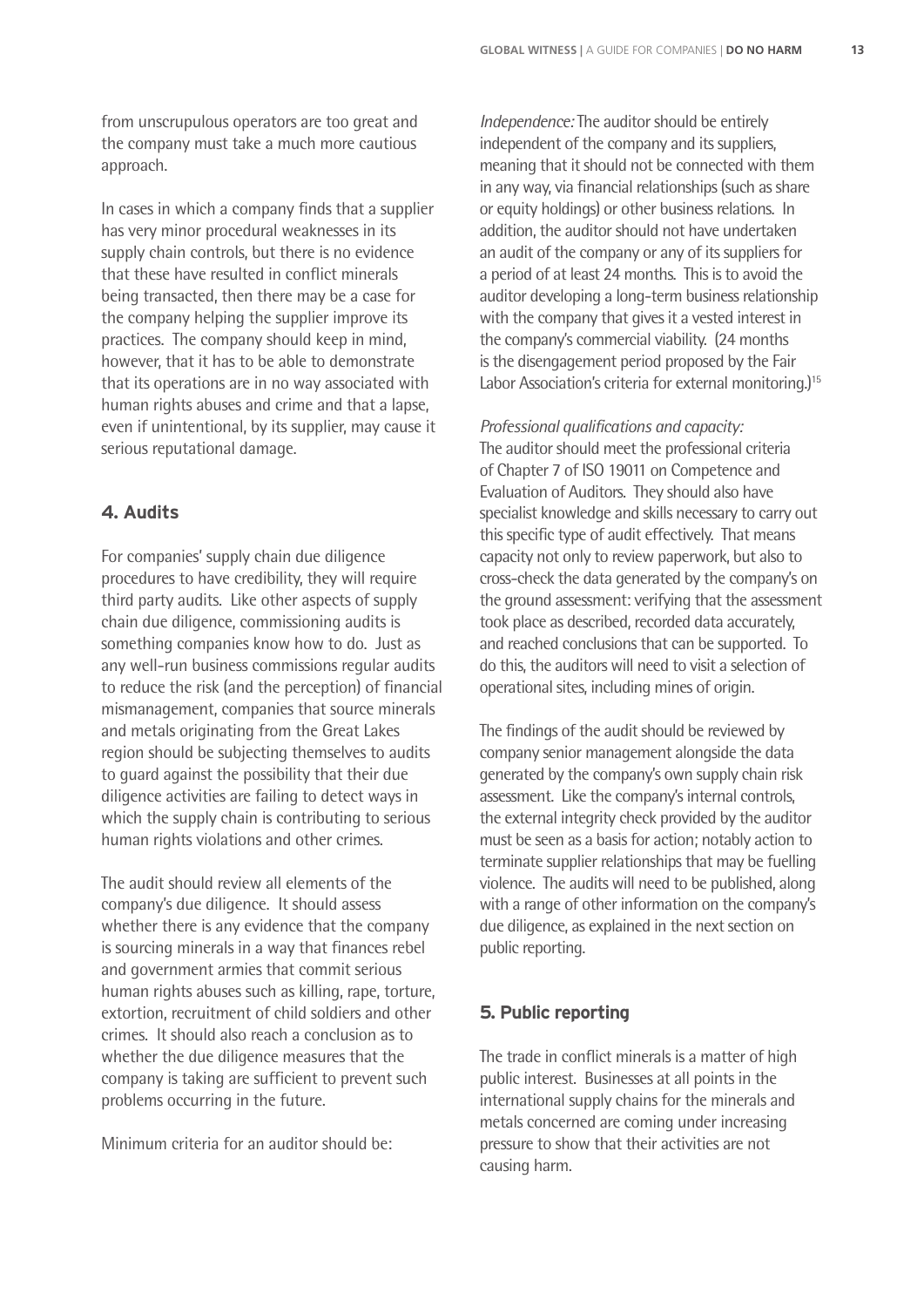To show that it is implementing supply chain controls that are effective, the company will need to report publicly on the due diligence measures that it has taken. Indeed, the credibility of the company's due diligence measures is directly linked to its transparency. If a company undertakes rigorous due diligence on its supply chain but never reports on it, its claims of good practice will be met with scepticism. It may also miss out on a significant opportunity to add to the value of its brand.

Reporting on due diligence should take the form of a twice-yearly publication made available through the company's offices and its website. It should cover, at a minimum, the following areas:

**CONFLICT MINERALS POLICY:** the public reporting should state clearly what the company's policy is, whether it has changed since the last report and if so, why.

**SUPPLY CHAIN RISK ASSESSMENTS:** set out what these consist of, for example, how has the company carried out its on the ground assessments / assessments of smelters' supply chain controls and what have been the findings? Also, what chain of custody controls does the company have in place and what information have these generated over the reporting period?

**REMEDIAL ACTION BY THE COMPANY:** explain what actions the company has taken to deal with problems identified in its supply chain risk assessments. Has it excluded from its supply chain suppliers who were found to be trading in conflict minerals or who did not carry out adequate due diligence?

**SUPPLIERS:** The report should set out who all the suppliers are back to mine of origin, what commitments they have given the company regarding their policies on conflict minerals and what due diligence measures they are undertaking.

**AUDIT:** state who carried out the most recent audit and their qualifications for the assignment. Publish the audit and details of the company's response to its findings.

**SUPPLY CHAIN MAP:** the company should also publish a supply chain map setting out:

■ The exact mines from which its materials are sourced

 $\blacksquare$  The points at which the minerals are traded. mixed or processed

■ The transportation routes taken

■ The taxes paid: where, how much, and to whom

■ The identity of all players along the supply chain: mine operator, traders, exporters, transportation companies.

All of this information must be published on a disaggregated basis: the company cannot fulfil these requirements by publishing data compiled by industry bodies about the collective activities of their members, for example.

At all times, companies must apply a precautionary principle: if in doubt, do not buy. With regards to the trade in minerals, the risks of irresponsible purchasing practices doing harm to civilians living in eastern DRC are simply too great.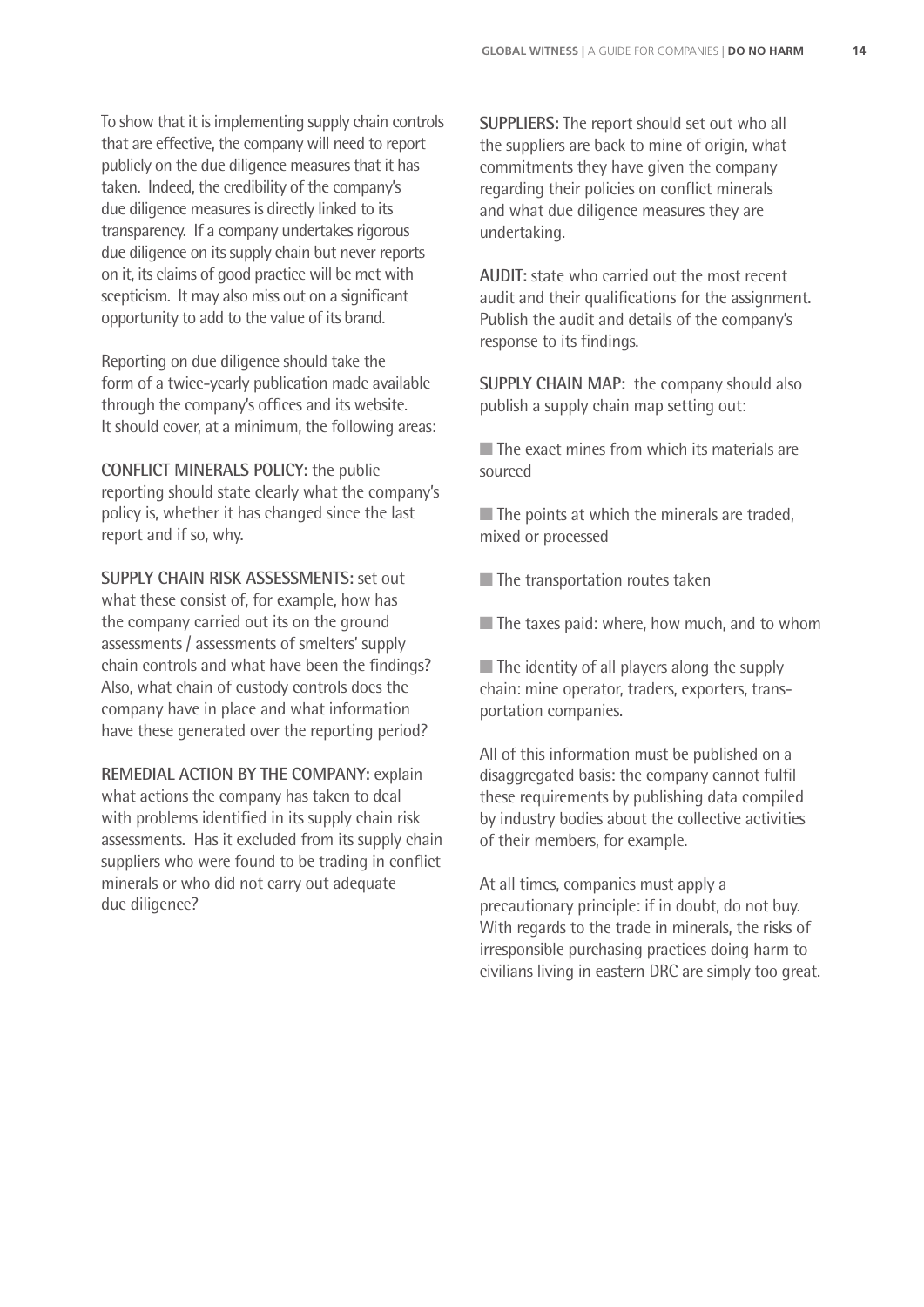# **CONCLUSION**

**Many of the companies using the minerals and metals exported from eastern DRC** are very large international corporations that make very substantial profits. Having benefited – in some case for many years – from a trade that damages so **many people in Congo, they must now begin facing up to their responsibilities.**

**Due diligence is a well-established business concept which is readily applicable to supply chain management in the minerals trade. The aim – identifying and addressing risks of harm resulting from companies' activities – and the means – gathering information as a basis for taking remedial action – are essentially the same as any other kind of due diligence. Where companies undertaking due diligence encounter obstacles, for example in gaining safe access to certain mine sites, this is a signal that they need to change their sourcing practices, not that**  doing due diligence is too difficult.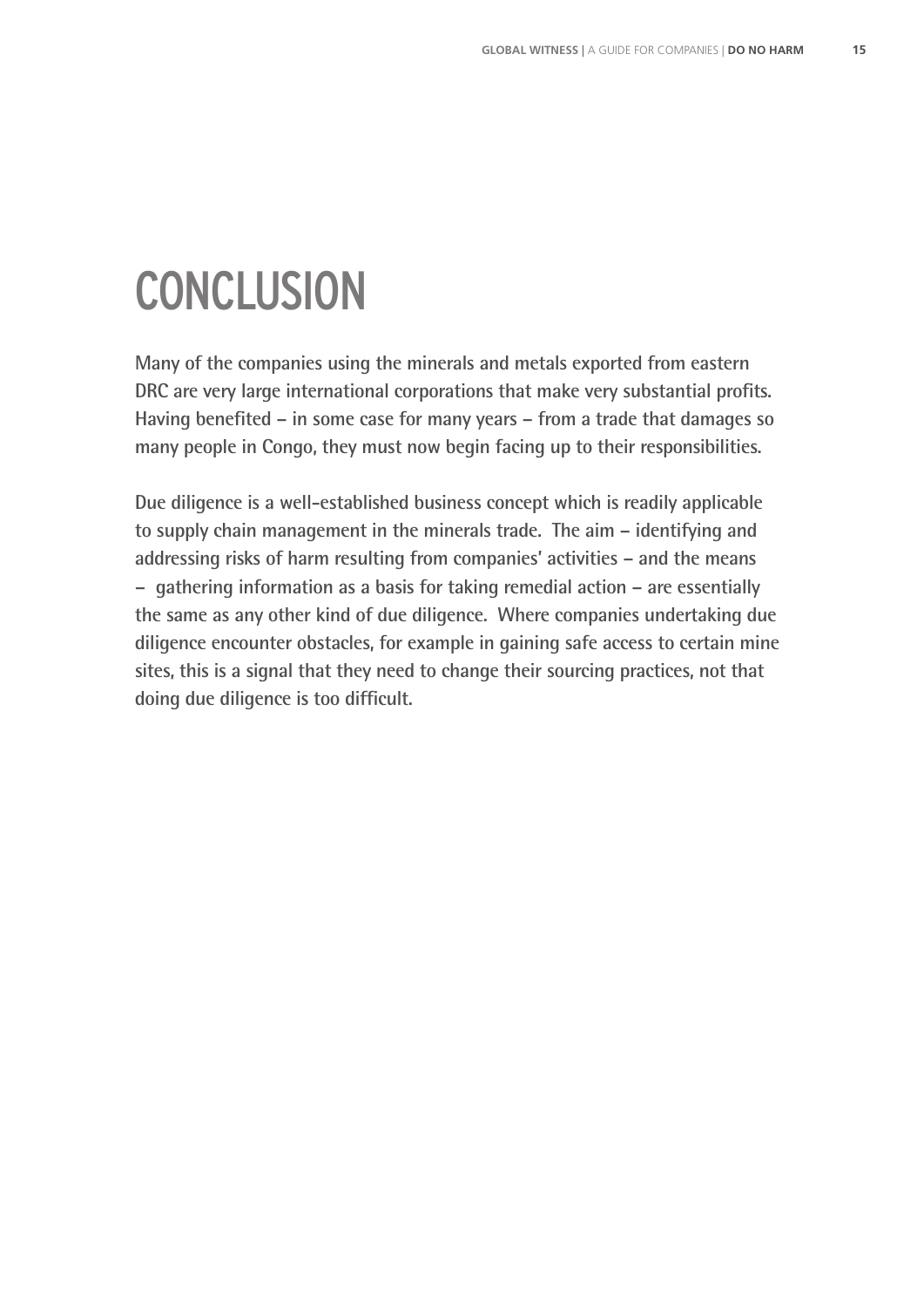## ANNEX A

#### **On the ground assessment by companies sourcing minerals from the Great Lakes region**

An on the ground assessment of the conditions of trade is the cornerstone of the company's due diligence. This section sets out one way in which it can be carried out.

#### **i) Establish the scope**

The on the ground assessment is the principal means by which the company can find out whether its activities and purchasing practices may be fuelling killings, rape, extortion, forced labour, and other abuses.

In its most stripped-down form, the assessment should be aimed at answering the following questions:

■ What is the pattern of serious human rights abuses and other crimes in the region from which the company is sourcing its materials? ■ What does the company's supply chain in that region look like?

■ Where do the two intersect?

These overarching questions can be broken down into a series of more specific ones, examples of which are set out in the box below:

#### **Guiding questions for the on the ground assessment**

*Serious human rights abuses and other crimes:*

■ What kinds of abuses are **occurring in the areas from which the minerals that the company purchases originate? Where exactly are they occurring and who is involved?**

■ What laws are being violated? **In many cases this may seem obvious, but the company should find out whether international crimes, such as pillage, may be occurring. Violations of national law are also relevant, given the legal prohibition in the DRC on soldiers getting involved in mining activities, for example.**

*The supply chain and the way in which the materials the company sources are extracted, transported, traded and taxed*

■ What is the precise origin **of the minerals (the specific mines)?** 

■ Who owns the rights to the **mines or concessions in which minerals are mined?**

■ **What are the conditions in which the minerals are extracted? For example, is there forced labour, child labour or any kind of coercion involved?** 

■ **How are the minerals transported and by what routes? Who provides the transportation services? How long does the transportation take? Do the authorities provide any official oversight or inspection? If so, what form does this take?**

■ Where are the minerals traded **and how is trading carried out? Are the trading sites secure, or is there scope for coercion, fraud, introduction of materials from other sources etc?** 

**Do the authorities provide any official oversight or inspection at this point? If so, what form does this take?**

■ At what points in the supply **chain are the minerals inspected or taxed by government authorities or any other parties? What form does this take? Are any documents or receipts issued? How much money is paid in taxes and who does this money go to?** 

■ **Do the transactions and other activities observed on the ground match with the patterns of activity set out in the chain of custody documentation?**

■ **Can the miners, traders and intermediaries show records of previous transactions for specific consignments of minerals which tally with chain of custody records held by the company?**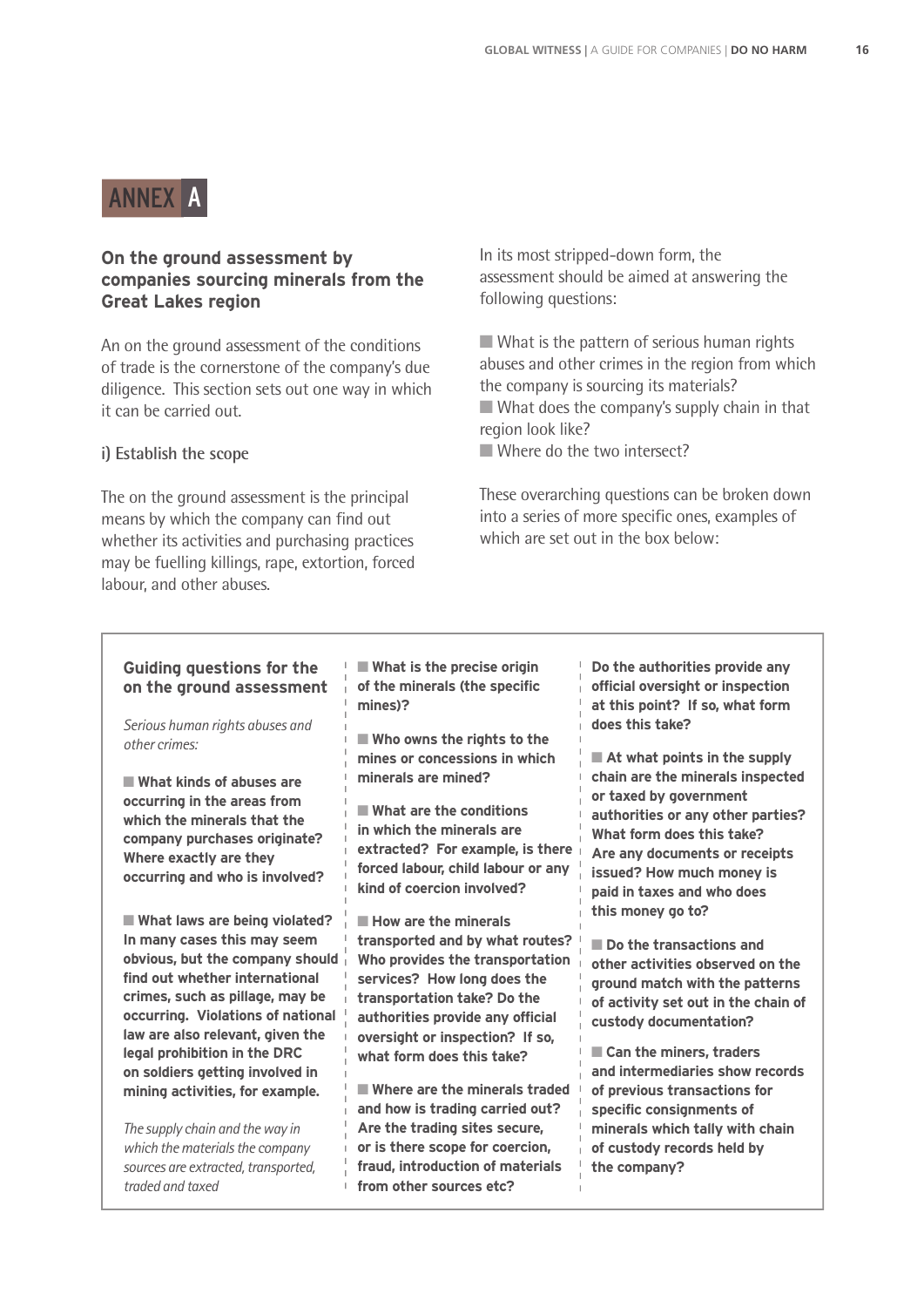**Guiding questions for the on the ground assessment**  (continued)

#### *Suppliers*

■ **Who are the company's suppliers at each tier of the supply chain (i.e. all the mines of origin, traders and intermediaries in the supply chain, from point of extraction onwards, not just the company's immediate supplier)?**

■ **What are the various suppliers' policies on conflict minerals?**

■ Do the suppliers have the **necessary authorisations and permits to operate?**

■ **Is there any evidence of the suppliers themselves being involved in serious human rights abuses or other crimes?**

■ **Who are these suppliers' beneficial owners?** 

■ **What relationships, if any, do the suppliers or their beneficial owners have with other traders, state or non-state armed groups or criminal elements?16** 

#### *Armed groups*

■ Are state or non-state **armed groups controlling the mine or the surrounding area or otherwise present? If so, what is their relationship to the mineral trade?** 

■ Are state or non-state armed **groups directly or indirectly involved in the extraction, trading, transportation or taxing of the minerals?** 

■ Are these groups acting **within the bounds of national and international law? Are any of them involved in serious human rights abuses or other crimes?**

■ Are state or non-state **armed groups benefiting in any way from extraction, trading, transportation or taxing of minerals being carried out by other parties? In other words, are they making money out of transactions that superficially do not appear to involve them?**

#### **ii) Appoint an assessment team**

It is the company's responsibility to carry out this on the ground assessment, as part of its due diligence. This should not prevent the company from drawing on external expertise where needed. Companies that buy from, but do not operate in, the Great Lakes region may wish to consider the option of hired help in conducting due diligence. At the same time they may feel that there are advantages to involving their own employees in the process directly, with an eye to building up their in-house capacities. There are pros and cons to both approaches.<sup>17</sup>

Whatever the team's composition, its members must be mandated to ask difficult questions, pursue leads and follow up on unexpected information that they may come across as they go along. They need to be aware that the kind of data they are looking for will be primarily qualitative and empirical. This will complement the more procedural information that the company will receive through its chain of custody system.

The assessment team must be given clear terms

of reference and plan their work carefully. They need to understand that they cannot reduce the exercise to a questionnaire-filling or box-ticking exercise. What is set out here should be seen as a framework and the minimum set of steps that a company should take, not a limit on what a company assessment team should do.

The assessment team should be required, under contract, to meet appropriate evidentiary standards for the research that they carry out. These evidentiary standards could be modeled on those used by UN panels of experts, for example. Whatever standard of evidence is used, it must be remembered that the point of due diligence is to detect risk, not support a case in a court of law. Risks are, by definition, sometimes difficult to pin down as fact and risk assessments must assume 'imperfect knowledge'. For example, it may be difficult to determine the precise details of a particular series of human rights abuses, but if there are reliable reports, or reports from several sources, no team should exclude reporting such events for lack of 'hard evidence'. Rather, the team should be careful to communicate to company decision-makers the nature of the information by which a risk is identified.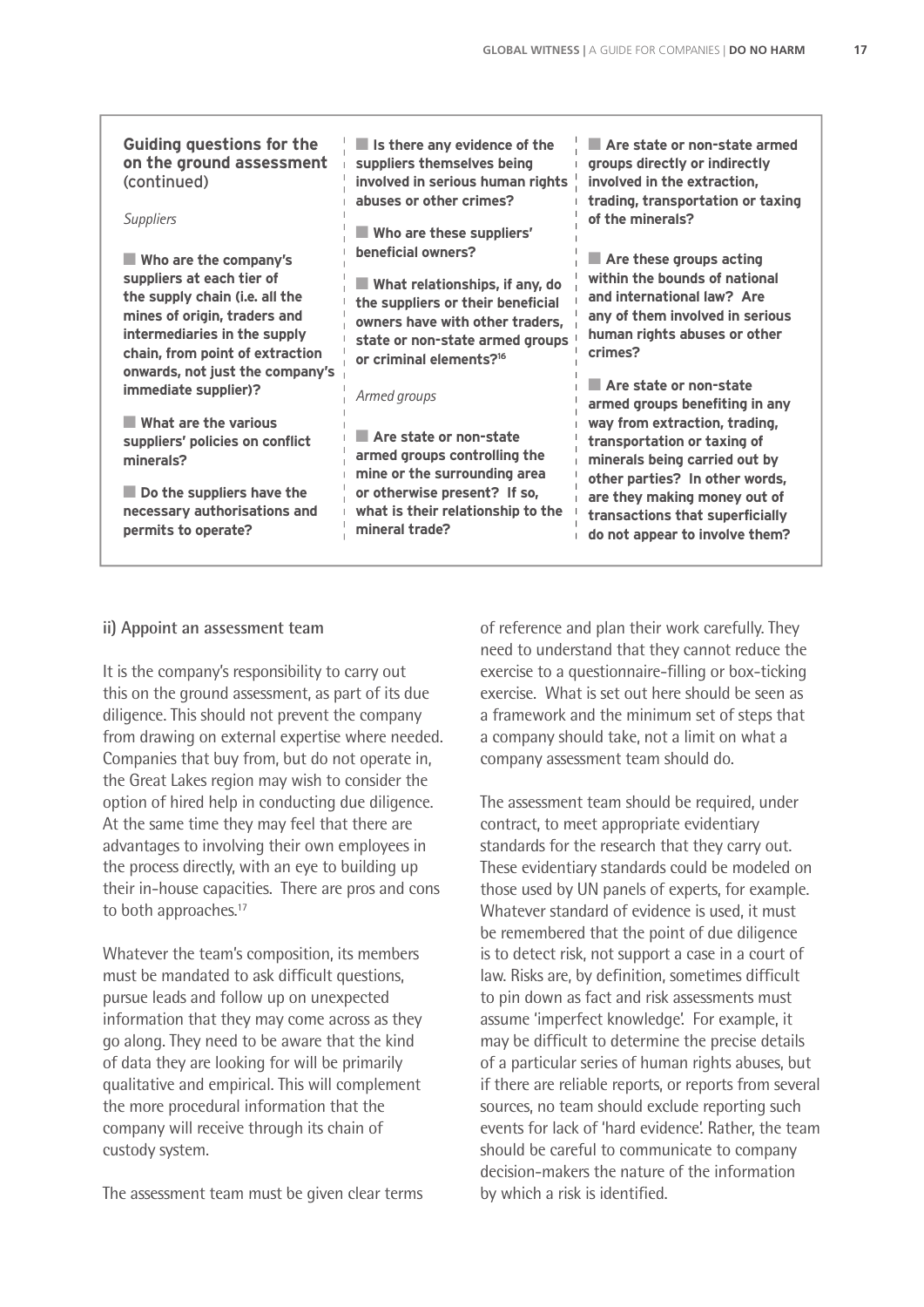#### **iii) Carry out preparatory research**

The first step to answering the questions listed above is to carry out a desk-based review of available documentation. This will likely include reviewing the following:

■ National and international laws, codes of conduct, good practice guidance or other standards for businesses relevant to the region in question. Having established a conflict resources policy that refers to these standards, the company should have many of these documents already.

■ Reports by the UN, governments, the International Criminal Court, NGOs, media and others on the conflict, associated human rights abuses and crimes, and on the trade in the Great Lakes region. As part of this desk review process, the assessment team should get in touch with the organisations or individuals that have produced the publications reviewed to follow up with them on particular points that are relevant to the assessment.

 $\blacksquare$  Contracts with suppliers, so that the team can go into the assessment knowing what commitments the suppliers have given the company with respect to their sourcing practices

■ The chain of custody documentation gathered by the company since the last on the ground assessment

#### **iv) Field research**

Having completed the desk-based research, the assessment team will need to go to eastern DRC and possibly neighbouring countries in order to

■ Gather first-hand information on the conditions of trade, with a particular focus on problems such as illegal taxation, which chain of custody documentation cannot detect.

■ Cross-check the data that the chain of custody documentation can provide, for example by inspecting mines, visiting trading centres and export points and mapping out transportation routes.

This on the ground element of the assessment should include the following types of information-gathering:

#### *Site visits:*

■ **The operational sites** where the company or their suppliers are active: mines of origin, trading locations (such as markets), transportation routes, points of export and other places. This means all the sites for each part of the supply chain. In practice, visiting the mines of origin will simultaneously enable the assessment team to inspect most of the relevant transportation routes and visit sites along the way where trading and taxation occur. If there are additional key transportation routes for the minerals, the assessment team should inspect these also. The assessment team should not give advance warning of these site visits.

■ **The nearest settlement** to each of these sites. People living in the vicinity of these various sites are likely to have information about the conditions of the trade and may be able to speak more freely than those on site who may be under the scrutiny of supervisors or soldiers.

■ **Provincial capitals**, in order to visit the company head office, government offices, NGOs etc.

#### *Interviews:*

At each of the locations visited, the assessment team should carry out a minimum of four separate interviews, with a cross-section of people from the following broad categories:

■ People involved in the mineral trade: diggers, porters, intermediary traders (e.g. négociants) and exporters (i.e. comptoirs)

■ Government officials, including local Ministry of Mines bodies SAESSCAM, Division des Mines, CEEC and customs and revenue authorities OFIDA and OCC

■ Members of the security forces, such as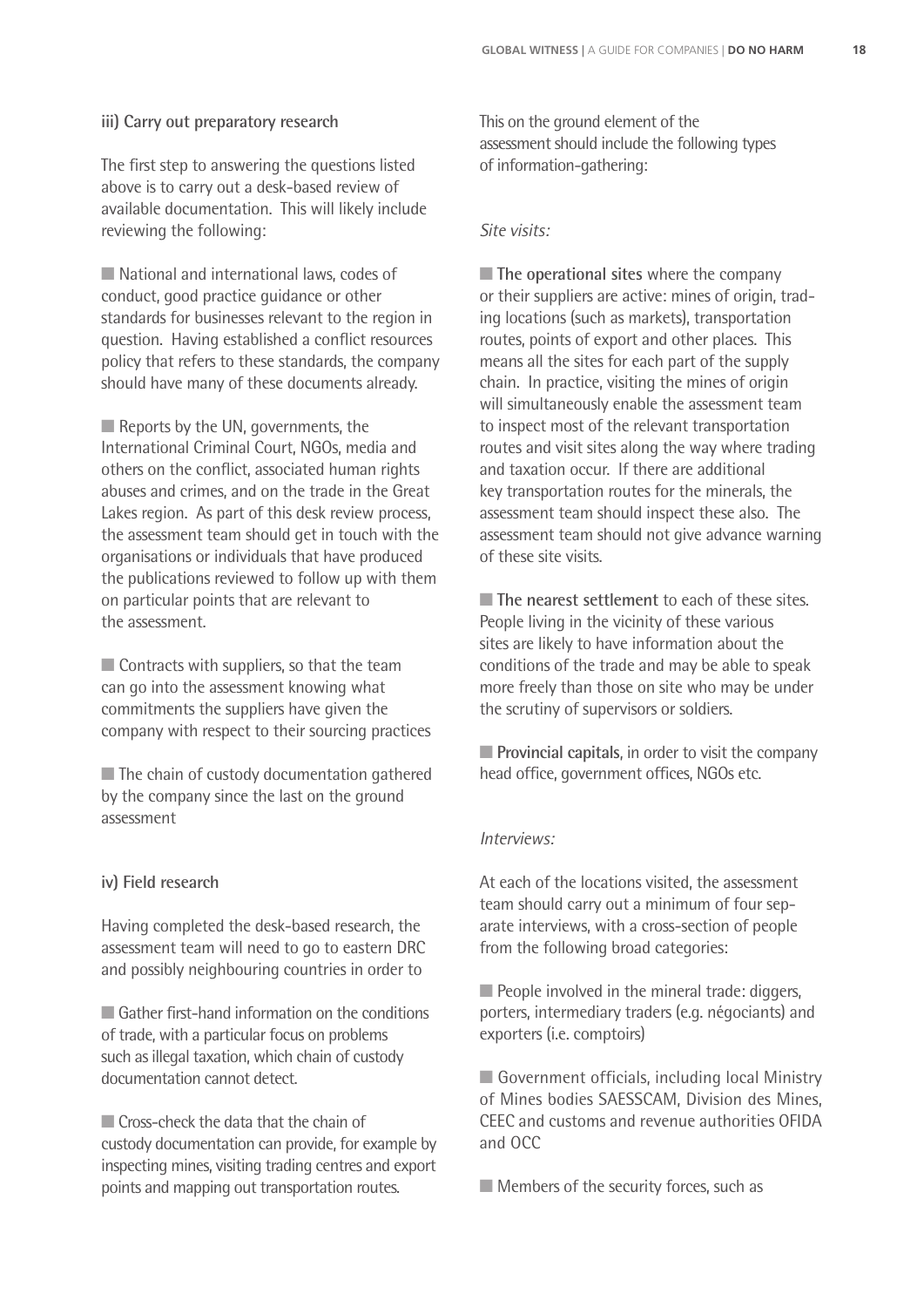■ Local residents: people living in or around the key sites at which mining, trading, transportation and taxation take place, traditional chiefs and other community leaders

■ Civil society: NGOs, unions, journalists, church groups

Not all of these categories of interviewees will be present at each location. However, at every operational site visited, it is essential that, within the minimum four interviews, the assessment team interview at least two people directly involved in the activity taking place. That means, at each mine site, a minimum of two diggers; on a transport route at least two porters, drivers or middlemen; at a market where minerals are traded, two traders; at a taxation point, a minimum of two people carrying out the taxation and so on. At each site, the team should endeavour to interview at least one official from one of the Congolese agencies involved in regulating the mineral trade.

Where the assessment team encounters conflicting accounts or ambiguous information, they should carry out additional interviews.

In the visit to the provincial capital, the assessment team must make sure they interview at least two people from each of the categories listed above and all of the state agencies concerned with regulating the minerals sector: SAESSCAM, Division des Mines, CEEC and customs and revenue authorities OFIDA and OCC.

#### *Review of documentation:*

■ Laws and regulations (if not already obtained during desk-based research)

■ Official permits: licences of each exporter or trader in the company's supply chain

■ Documents accompanying individual shipments concerning source, quantity, purity of minerals, e.g. bills of lading, customs declarations, documents issued by government agencies. These documents can be cross-checked against

data generated through the chain of custody tracking system.

The assessment team must try to trace all consignments of minerals originating from eastern DRC that the company has purchased back to the mine of origin. That will require them to cross-check details of these consignments, or the individual bags (colis) that make up these consignments, with the records held by the individual exporters and intermediary traders in the supply chain. Wherever possible, the team should try to obtain copies of the documentation held by the exporters and traders concerned for the company's own records.

#### **v) Write up the assessment and make recommendations**

Having completed its information-gathering activities, the team should write up its findings. It should set out the pattern of abuses in the region and profile the company's supply chain, the activities involved and conditions in which they take place, the players involved, and their patterns of relationships. It should draw conclusions as to whether the pattern of abuses and the company's own activities and associations intersect. Is there is a relationship between the company and abuses, or a risk of there being one? If so, what is it? What are the consequences for the parties abused and for the company? Is the company liable under national and international law or industry standards? Is it in compliance with its own conflict minerals policy?

The assessment should provide recommendations on action the company should take to address problems identified and suggestions as to how it can improve its due diligence. If the assessment team finds grounds for suspecting that the company could be complicit in abuses, or reason to think that it is not possible to eliminate this risk, then it should recommend that the company discontinue its existing purchasing practices.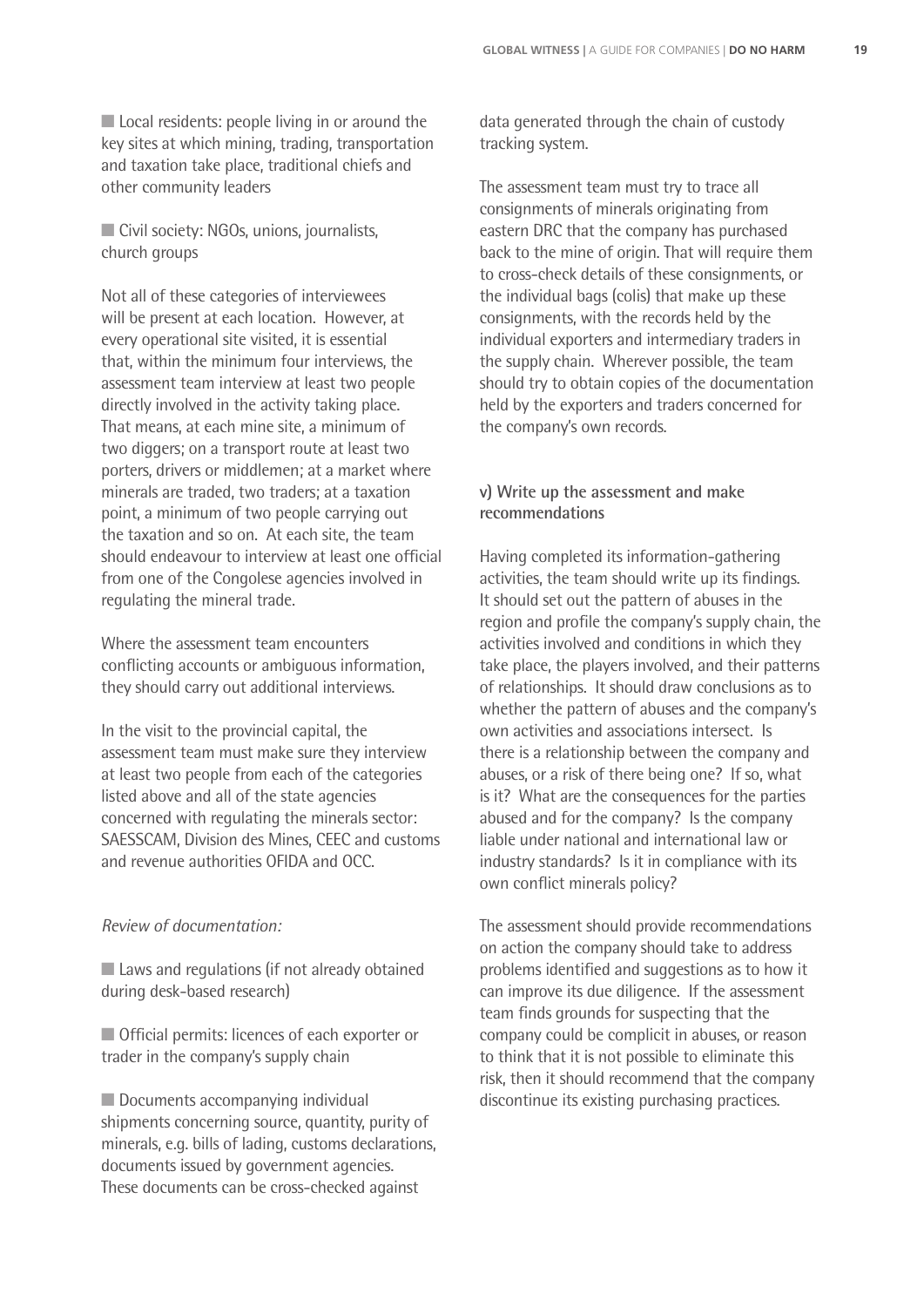## ANNEX B

#### **Manufacturer's assessment of**  smelter's supply chain controls<sup>18</sup>

When it comes to carrying out a supply chain risk assessment, the manufacturer should focus on verifying the controls exercised by the smelter that supplies the refined metal that it uses. This annex proposes a means of doing this.

#### **i) Establish the scope**

The approach proposed here is based around two levels of assessment. The first, what we call here a Level 1 evaluation, is aimed at ascertaining whether the smelters that supply the manufacturer are sourcing minerals from the Great Lakes region. If the smelters are definitely using such materials, or are likely to be, then a more detailed Level 2 evaluation will be required. The Level 2 evaluation aims to deduce whether the smelter's purchasing practices are fuelling human rights abuses and other crimes and to gauge the robustness of their due diligence.

The need for a Level 2 evaluation may only become clear through the Level 1 enquiries, so the initial scope of the assessment may need to be flexible.

Both levels of evaluation start with a preliminary review of available documentation and then a visit to the smelter. $19$ 

Before that, however, the manufacturer needs to assemble a team to carry out the assessment.

#### **ii) Appoint an assessment team**

Unless the manufacturer already knows that the smelter is using minerals from the Great Lakes region, it will begin with a Level 1 evaluation. This will require an assessment team whose knowledge

is primarily industry-based and which is capable of analysing trade data, inspecting mineral stocks and carrying out interviews. The assessors could be auditors appointed by the manufacturer or members of its own staff, or both.

If, through the Level 1 evaluation, it then emerges that the smelter's mineral concentrate sources are likely to include mines in the Great Lakes region, it will become necessary to enlist additional, specialist expertise, almost certainly from outside the manufacturer's own staff.

Like the teams appointed by upstream companies using mineral concentrate, the assessors engaged by downstream manufacturers should be required to meet clear terms of reference and evidentiary standards.

#### **iii) Carry out preparatory research**

The assessment team will first need to check who the manufacturer's smelters are, using chain of custody documentation and making enquiries of its immediate suppliers of metal or metal-containing products. They should map out the supply chain between the smelter and the manufacturer.

Next, they should conduct some preliminary research on the smelter. Has the manufacturer had any previous contact with the smelter, for example communications regarding the manufacturer's expectations of its suppliers? Has the smelter featured in a previous supply chain risk assessment by the manufacturer? What do the smelter's own annual reports and website say about its conflict minerals policy and its supply chain due diligence? Is it publishing specific reports on its due diligence measures? Are there any published reports that link the smelter to minerals from the Great Lakes region?

The assessment team members should familiarise themselves with the terms of contracts between the manufacturer and its immediate suppliers, particularly if the immediate supplier is also the smelter. They should review documentation on relevant laws and standards. They need to have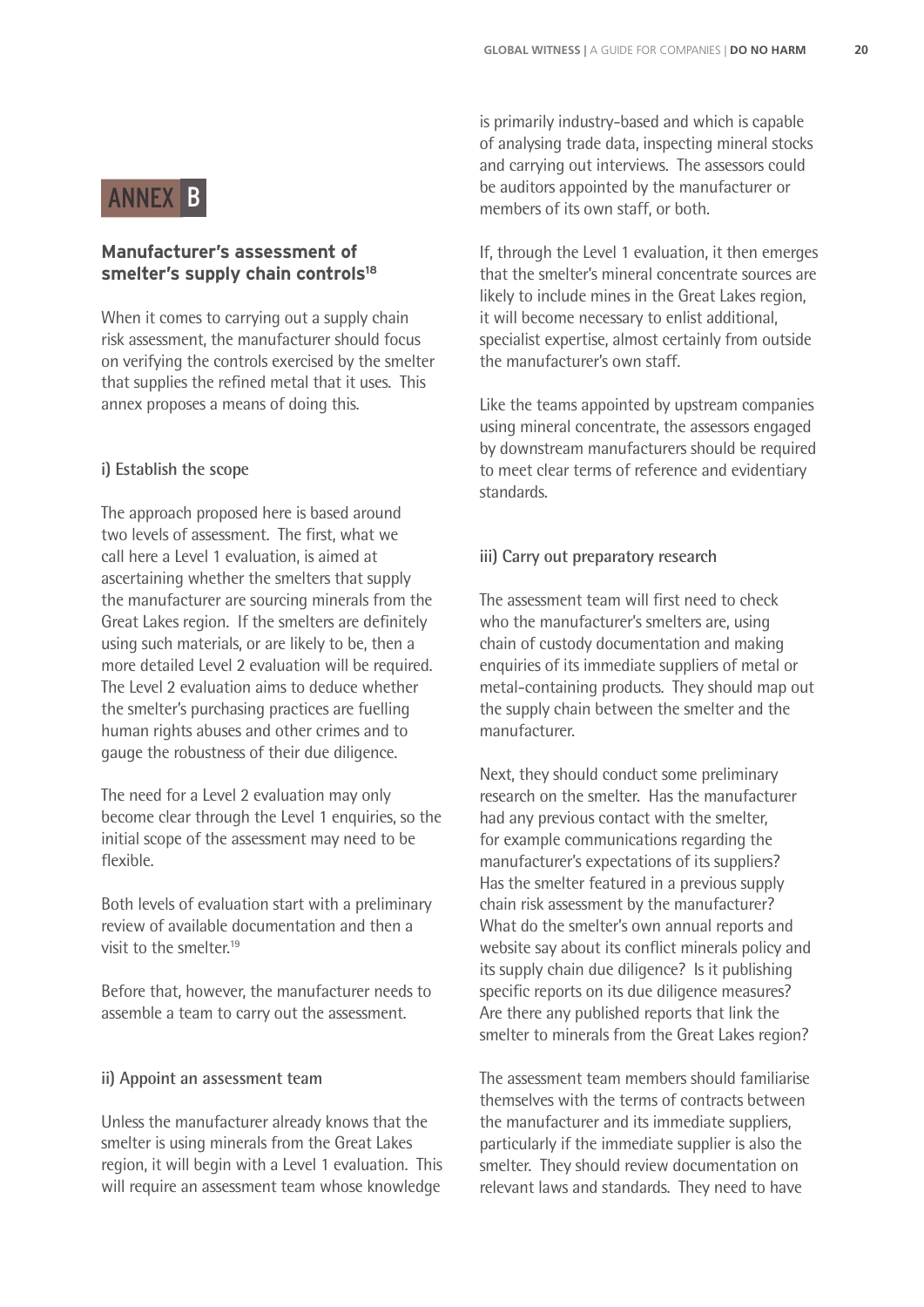a reasonable working knowledge of the conflict minerals trade and conditions in the Great Lakes region, who is known to be implicated and what are the patterns of activity involved, so that they can cross-reference this with the information they gather about the smelter and draw conclusions about its supply chain.

Lastly, the assessors need to know which countries around the world produce the type of mineral that the smelter processes and what are their known production capacities. They will need a grasp of this information in order to detect any anomalies in the chain of custody data they review when they visit the smelter.

#### **iv) Visit the smelter**

Having done the preparatory desk-based research, the assessment team should go and see the smelter. This should be a visit to the site where the smelter actually processes minerals into metals, because this is the place where they will be able to inspect physical stock and where there should be the most complete and up to date records of what materials are coming in and what is going out. Visiting one of the smelter's representational offices at another location is not a substitute. The smelter should not receive more than a day's notification ahead of a visit by the assessment team.

The first thing the assessment team needs to do is to ascertain whether there is a possibility that the smelter is using minerals from the Great Lakes region. The smelter may be quite open about the fact that they do use such materials, in which case the team should proceed directly with a Level 2 evaluation (below). In other cases the smelter may say that they do not use minerals from the Great Lakes region or that they do not know, in which case the team begins with a Level 1 evaluation.

#### LEVEL 1 EVALUATION

The assessment team should separately interview the smelter's senior management

and its procurement division staff and review documentation about the consignments of minerals that the smelter uses. They should also carry out a physical inspection of the on-site stock and compare it with the smelter's chain of custody documentation. Their enquiries should focus on such questions as:

■ What are the types of minerals that the smelter uses and what form (i.e. unprocessed or semiprocessed) are they in?

■ What are the minerals' exact origins, when were they extracted and who did the mining?

■ Where were the minerals subsequently traded, on what dates and who was involved in these transactions?

■ What are the means and routes by which the minerals were transported from mine of origin to the smelter, on what dates did the different stages of the transportation occur and who was doing the transporting? What international border crossings did the minerals pass through en route to the smelter?

■ Where and when were the minerals taxed? To whom were the taxes paid?

■ What were the key characteristics of the minerals (type, weight, purity) at the different points along the supply chain?

The documentation that the assessment team needs to review includes:

■ Records of the mineral consignments being extracted and transported out of the mine of origin

- Licence details of traders and exporters
- Transportation records

■ Export permits and import permits issued by the relevant state authorities

■ Shipping documents, including bills of lading, packing lists, assay certificates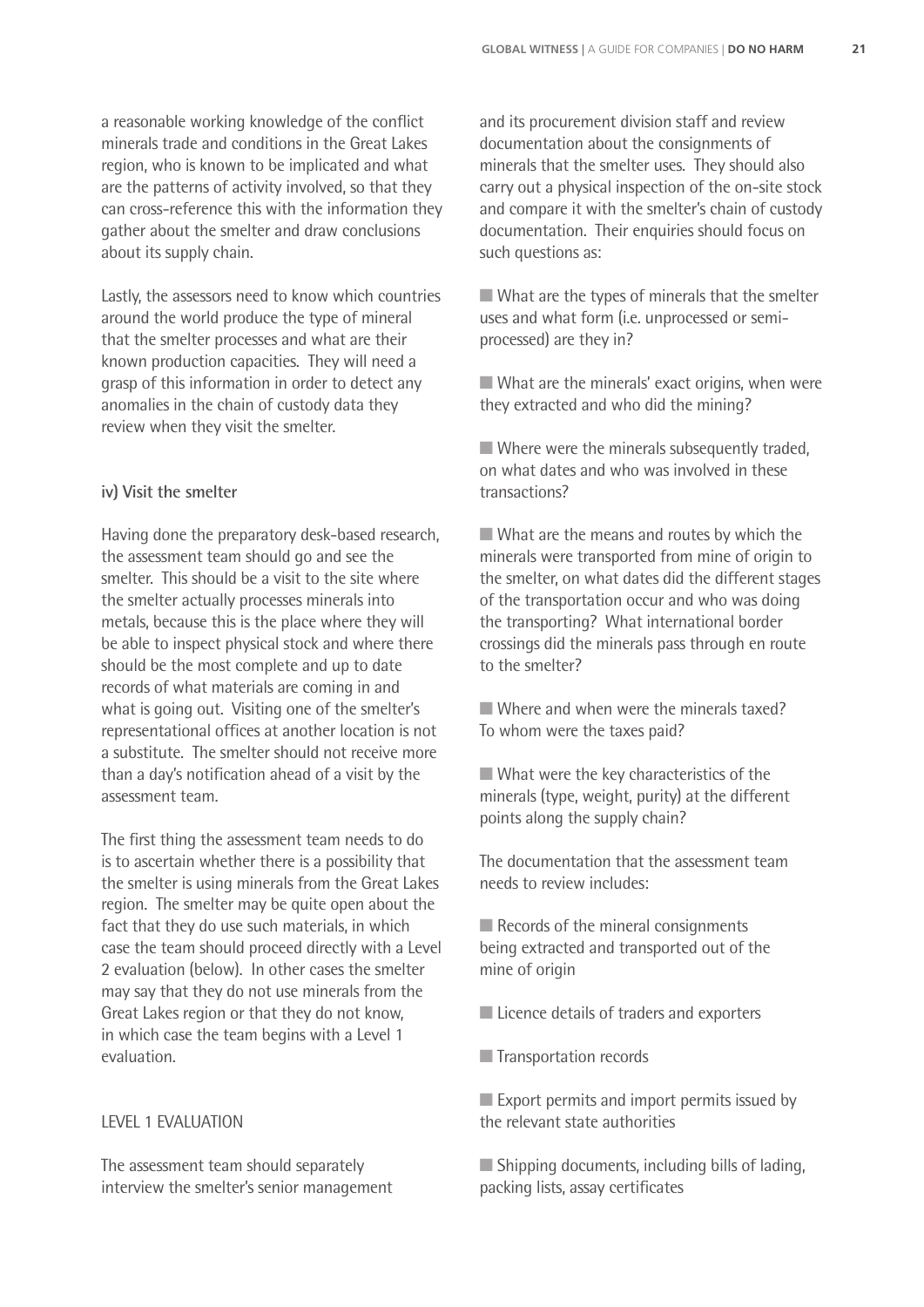■ Records of stock maintained at the smelter site

The assessment team should look out for 'red flag' indicators that suggest that there is a possibility that such Great Lakes region minerals could have entered the smelter's supply chain.

These red flag indicators are the same as those set out at the start of this paper concerning which companies should be undertaking supply chain due diligence:

■ The minerals used by the company originate from or have been transported via a country in the Great Lakes region.

 $\blacksquare$  The stated origins of the minerals in question are countries that have limited or no capacity to produce them, raising the possibility that the materials are in fact of Congolese origin.

 $\blacksquare$  The company or its suppliers have relationships or a history that links them to the Great Lakes region, for example if the company or one of its suppliers is known to have sourced minerals from the region in the past.

■ The minerals supplied to the company are recycled or part-refined. (Part-processing of illicitly-sourced raw materials is a tried and tested means of evading supply chain controls internationally.)

If the assessment team encounters red flags or any other grounds for suspecting that some of the smelter's materials may originate from the Great Lakes region, they should automatically proceed with the Level 2 evaluation assessment of the smelter.

If, in the course of its Level 1 evaluation, the team has encountered only consistent and verifiable evidence that the likelihood of minerals from Great Lakes region entering the smelter's supply chain is negligible, then the informationgathering phase of the assessment is complete and they should move on to writing up their findings (see section below on writing up).

#### LEVEL 2 EVALUATION

Having established that the smelter is sourcing minerals from the Great Lakes region, or that there is a possibility that this may be happening, the assessment team now has to proceed with a more in-depth examination of the smelter's supply chain and control systems.

The types of data that the assessment team will be looking at for this more in-depth evaluation are those that would automatically be generated by rigorous due diligence:

- Conflict minerals policy
- Contracts with suppliers
- On the ground assessments
- Chain of custody documentation

■ Records of action taken by the smelter to address problems identified

- Auditors' reports
- Public reports by the smelter

The assessment team will need to supplement its review of documentation with interviews with the smelter's staff, particularly those directly involved in doing the due diligence and the senior management staff ultimately responsible.

If the smelter is unable to offer convincing evidence that it has excluded from its supply chain materials sourced in a harmful manner, for example if the documentation generated by its own due diligence contains gaps, contradictions, or evidence of failure to act on problems identified, then the assessment team should conclude that there is a high probability of such minerals being present in its supply chain. The assessment is now complete, because under these circumstances the manufacturer will have no choice but to exclude the smelter from its supply chain. Further information-gathering is therefore redundant.

If, however, these enquiries of the smelter reveal a picture of strong supply chain due diligence which appears to have excluded conflict minerals and dealt effectively and promptly with any problems, then the assessment team should now proceed with a final verification in the form of spot checks.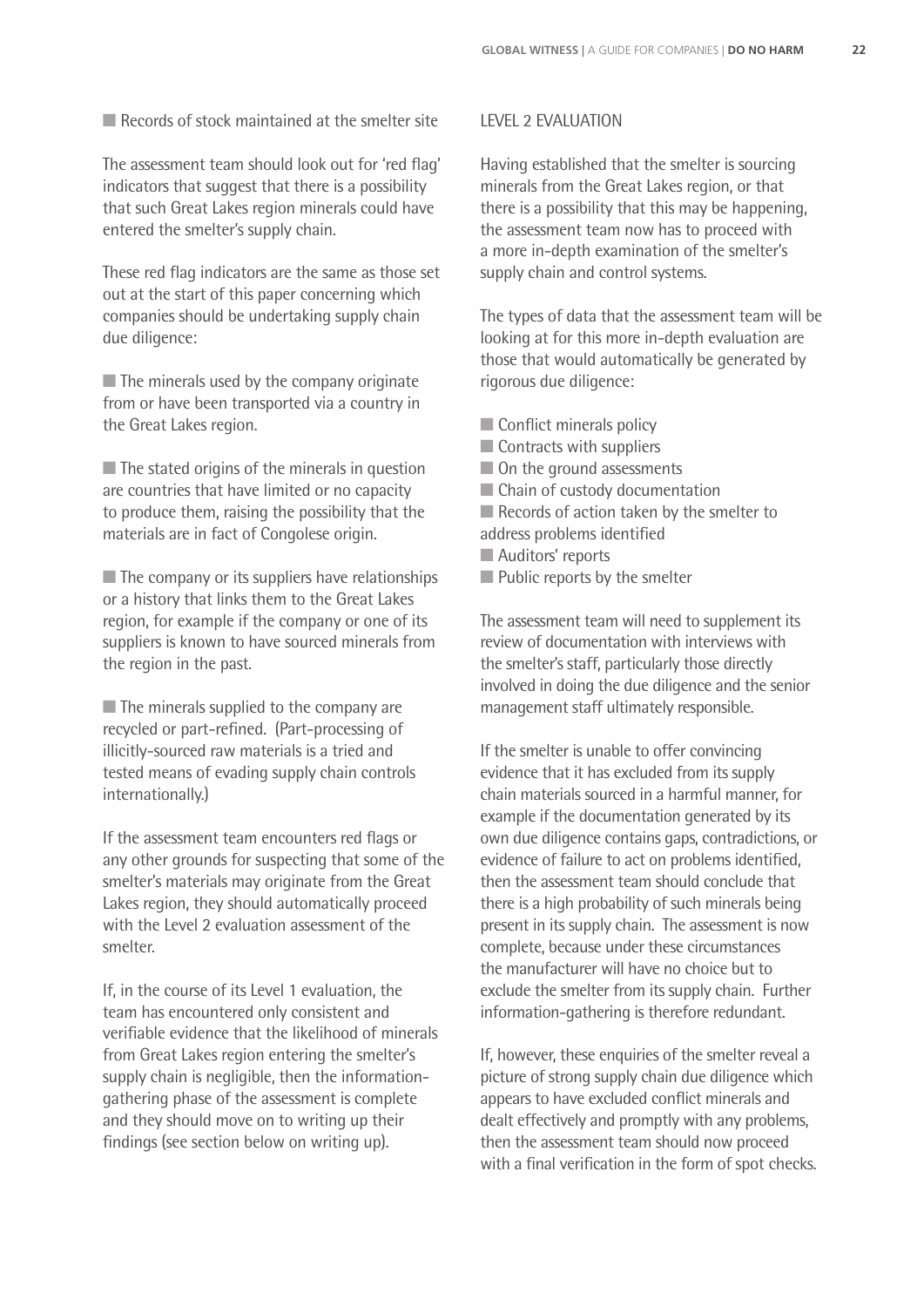#### COMPLETE THE LEVEL 2 EVALUATION WITH SPOT CHECKS

The aim of the spot checks is to compare the data presented by the smelter with the operations of mine operators, traders, or other intermediaries further up the supply chain. By now, the assessment team will have obtained details of what the smelter's supply chain looks like and will be able to choose particular points to look at in more depth. This guidance recommends that the cross-checks focus on at least two different points in the smelter's supply chain, one of which should be the mines of origin.

Undertaking the cross-checks will involve visits to the site of operations of the miners, traders, intermediaries or others concerned, using the on the ground assessment methods outlined in Annex A (section iv). The assessment team should not give prior notification of its cross-checking visits.

Once more, the focus of the assessment team's enquiries should centre on what evidence the supplier visited can produce to prove that they are not engaging in harmful sourcing practices and the extent and quality of their due diligence. Carrying out this part of the Level 2 evaluation may require the manufacturer to augment its assessment team with additional members who have specialist knowledge, for example of the Great Lakes region.

#### **v) Write up findings and make recommendations**

The assessment team should now set out its conclusions in detail. First it should explain whether it decided to undertake a Level 1 or Level 2 assessment or both and the reasons why. In cases where the team decided not to go beyond Level 1, it should set out the basis for its decision in detail.

If the assessment team found reason to carry out a Level 2 evaluation, then it needs to describe precisely what steps it took and lay out its findings as follows:

■ Describe the pattern of abuses in the region concerned.

■ Profile the smelter's supply chain, the activities involved and conditions in which they take place, the players involved, and their patterns of relationships.

■ Draw conclusions as to whether the pattern of abuses and the smelter's own activities and associations intersect.

■ If there is such a relationship between the smelter and abuses, describe it in as much detail as possible.

■ Assess what are the consequences for the parties abused and for the smelter and also for the downstream manufacturer carrying out the supply chain risk assessment. For example, is either the smelter or the manufacturer liable under national and international law? Are they in compliance with their own conflict minerals policy and industry standards?

The assessment should provide recommendations on action the manufacturer should take to address problems identified and suggestions as to how it can improve its due diligence. If the assessment team finds grounds for suspecting that any of its smelters could be complicit in abuses, or reason to think that it is not possible to eliminate this risk, then it should recommend that the manufacturer source its metals from a different processor.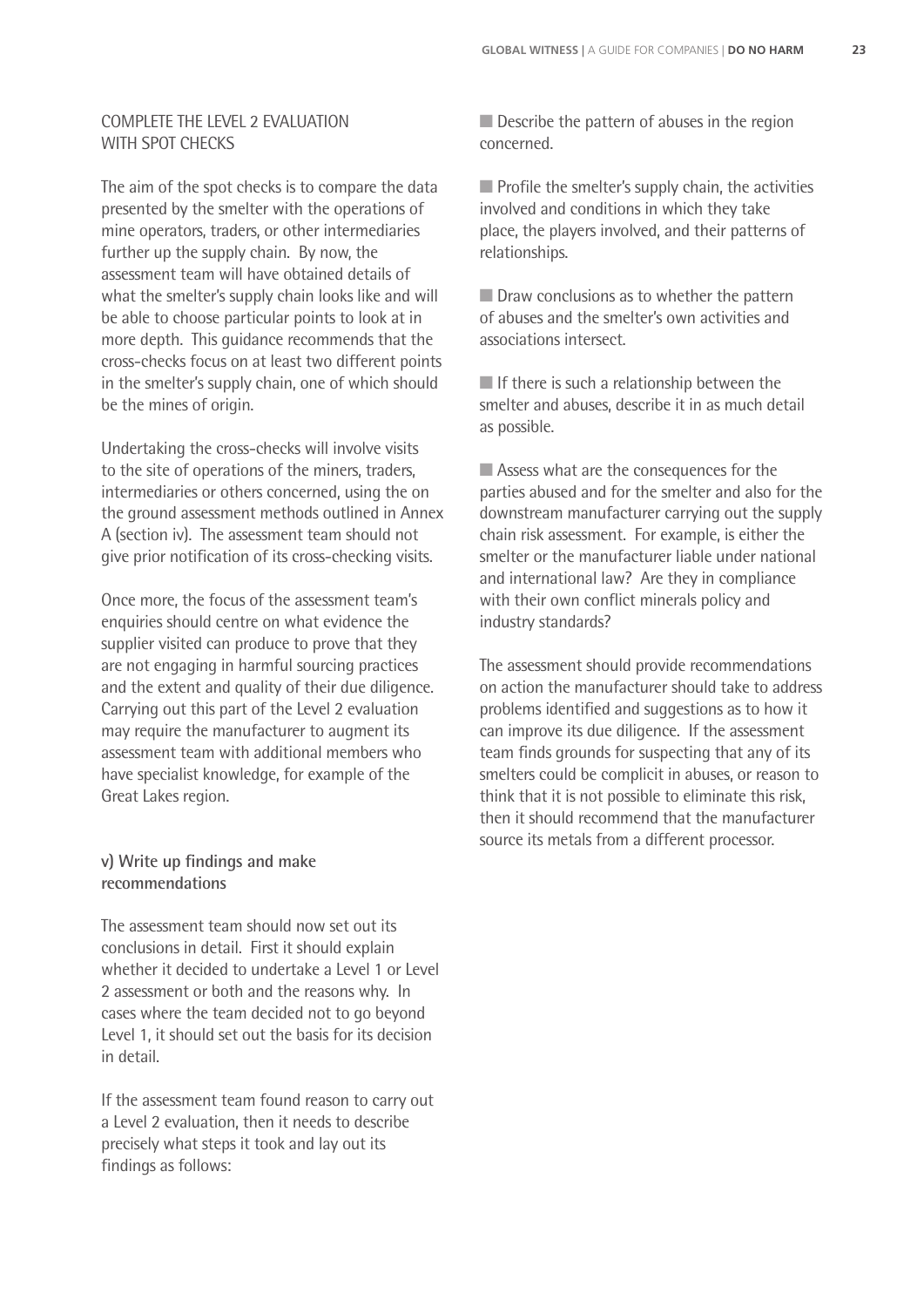# Flowchart: manufacturer's assessment of smelter's supply chain controls

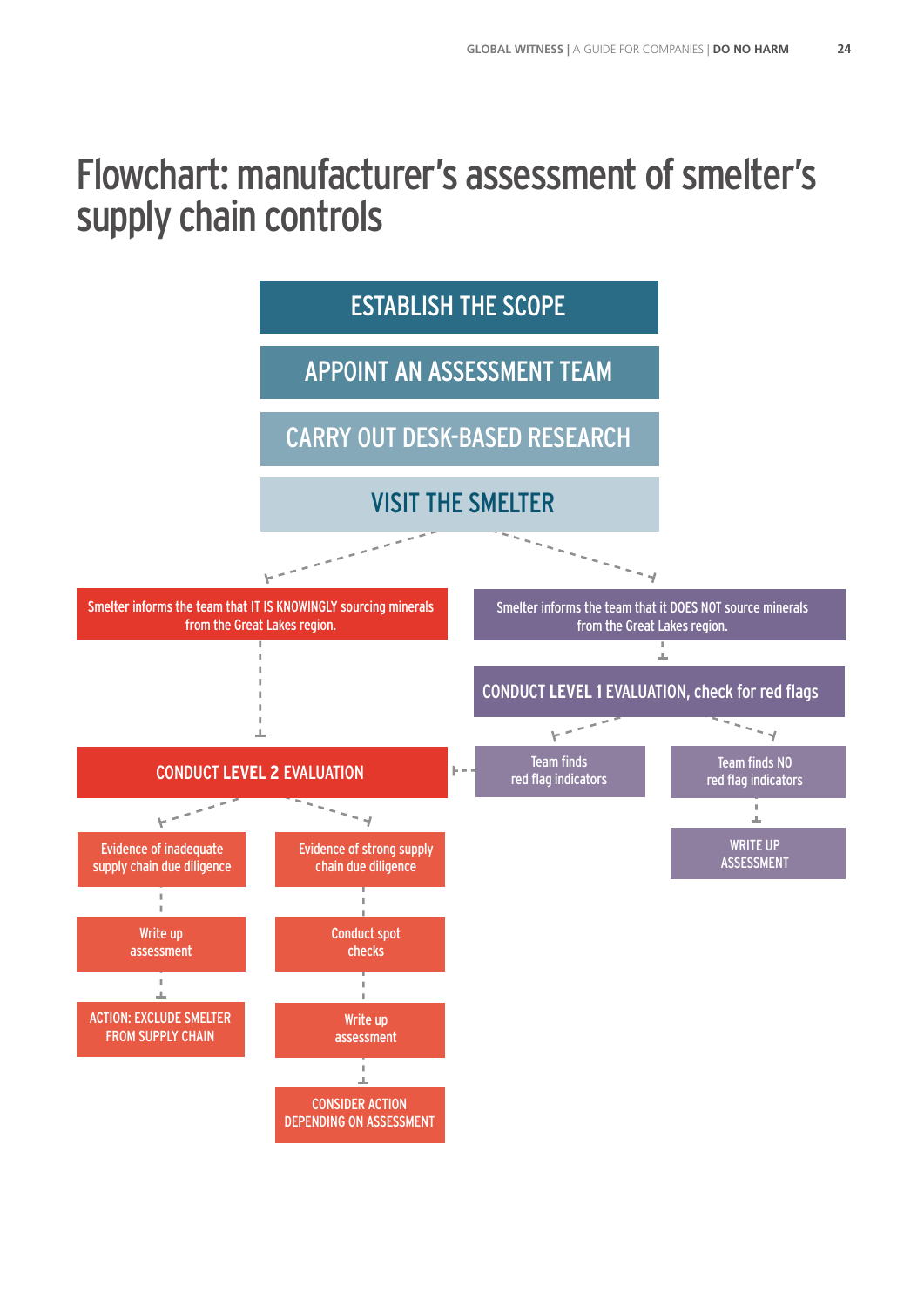## ENDNOTES

1 Global Witness has proposed a definition of 'conflict resources' as follows: conflict resources are natural resources whose systematic exploitation and trade in a context of conflict contribute to, benefit from, or result in the commission of serious violations of human rights, violation of international humanitarian law or violations amounting to crimes under international law. For more details see Global Witness, Lessons UNLearned, January 2010 and The Sinews of War, November 2006; both are available from www.globalwitness.org.

2 Some payments by trading companies (comptoirs) to armed groups could be as much voluntary as forced. For a description of the role of one comptoir in sending money to FDLR representatives in Europe, see Final Report of the Group of Experts on the Democratic Republic of the Congo re-established pursuant to resolution 1857 (2008), submitted to the UN Security Council November 2009, pages 24-25.

**3** Report of the UN Secretary-General pursuant to paragraph 8 of resolution 1698 (2006) concerning the Democratic Republic of the Congo, 8 February 2007.

4 UN Security Council Resolution 1896 (S/ Res/1896), adopted 30 November 2009.

5 Keynote address by UN Secretary-General's Special Representative John Ruggie 'Engaging Business: Addressing Respect for Human Rights', sponsored by the US Council for International Business, US Chamber of Commerce, International Organization of Employers, Atlanta, 25 February 2010, http://www.hks.harvard.edu/m-rcbg/CSRI/ newsandstories/Ruggie\_Atlanta.pdf.

6 International Alert & Fafo, 'Red Flags: Liability Risks for Companies Operating in High-risk Zones', www.redflags.info.

**7** UK Government Department for Business, Enterprise & Regulatory Reform (BERR), 'Press release: Mineral Trade Helped Fund Rebels', 28 August 2008; see also BERR, 'Final Statement by the UK National Contact Point for the OECD Guidelines for Multinational Enterprises: Afrimex (UK) Ltd', August 2008; Global Witness, 'Afrimex (UK) / Democratic Republic of Congo / Complaint to the UK National Contact Point under the Specific Instance Procedure of the OECD Guidelines for Multinational Enterprises', 20 February 2007, available from www.globalwitness.org.

8 All these countries, including Kenya, are members of the regional governmental grouping the International Conference on the Great Lakes Region. Despite not sharing a border with the DRC, Kenya's role in the trade in Congolese minerals is crucial, as Mombassa is one of the two main ports through which they are shipped out of Africa.

9 See, for example Final Report of the Group of Experts on the Democratic Republic of the Congo re-established pursuant to resolution 1857 (2008), submitted to the UN Security Council November 2009, page 51.

10 For example tantalum ore that has been turned into k-salt. While there is nothing wrong with recycling or partially refining minerals, companies that mine and use refined tantalum have expressed concerns that these processes are used to introduce tantalum ore from eastern DRC into the global supply chain (Global Witness communications with industry representatives, April 2010). More generally, partial processing is a tried and tested means of laundering conflict resources and other commodities that have been sourced illicitly. For brief summaries of examples from the timber industry, see Global Witness, Lessons UNLearned, 2010, p.10 and Cambodia's Family Trees, 2007, p. 38, both available from www. globalwitness.org. The Kimberley Process Working Group of Diamond Experts has dedicated a substantial proportion of its time to closing the potential loophole of diamonds being part-polished as a means of evading Kimberley Process controls, which apply only to rough diamonds.

11 Communications with manufacturers of electronic components and end user products, 2010.

12 The pitfalls of assigning junior staff to take responsibility for ensuring effective due diligence are illustrated by Global Witness's investigations of the role of banks in laundering money stolen by dictators, see Global Witness, Undue Diligence, March 2009, available from www.globalwitness.org.

13 For a description of the key elements of an effective commodity tracking system, see Global Witness (Corene Crossin, Gavin Hayman & Simon Taylor) 'Where did it come from? Commodity Tracking Systems', in Ian Bannon and Paul Collier, Natural Resources and Violent Conflicts: Options and Actions, World Bank, 2003.

14 OCC stands for Office congolais de contrôle; CEEC is the Centre d'évaluation, d'expertise et de certification; OFIDA is Office des douanes et accises; SAESSCAM is Service d'assistance et d'encadrement du small scale mining.

**15** Fair Labor Association Charter, Chapter VIII A, Accreditation Criteria for Independent External Monitors, http://dev.fairlabor.org/var/ uploads/File/FLA%20Charter\_3.18.08(1).pdf.

16 Relationships with criminals are relevant with respect to the national army as well as non-state groups or civilians, not least given the International Criminal Court warrant for the arrest of a senior ex-CNDP rebel commander now integrated into the Congolese armed forces.

17 Mark B Taylor, Luc Zandvliet and Mitra Forouhar, 'Due Diligence for Human Rights: A Risk-based Approach', Corporate Social Responsibility Initiative Working Paper N°53, John F Kennedy School of Government, Harvard University, October 2009.

18 Manufacturers here means any firm that makes products using refined metals.

19 To keep the scenario as simple as possible, we assume in this example that the company has only one smelter supplying it with refined metal. In practice, there could be several.